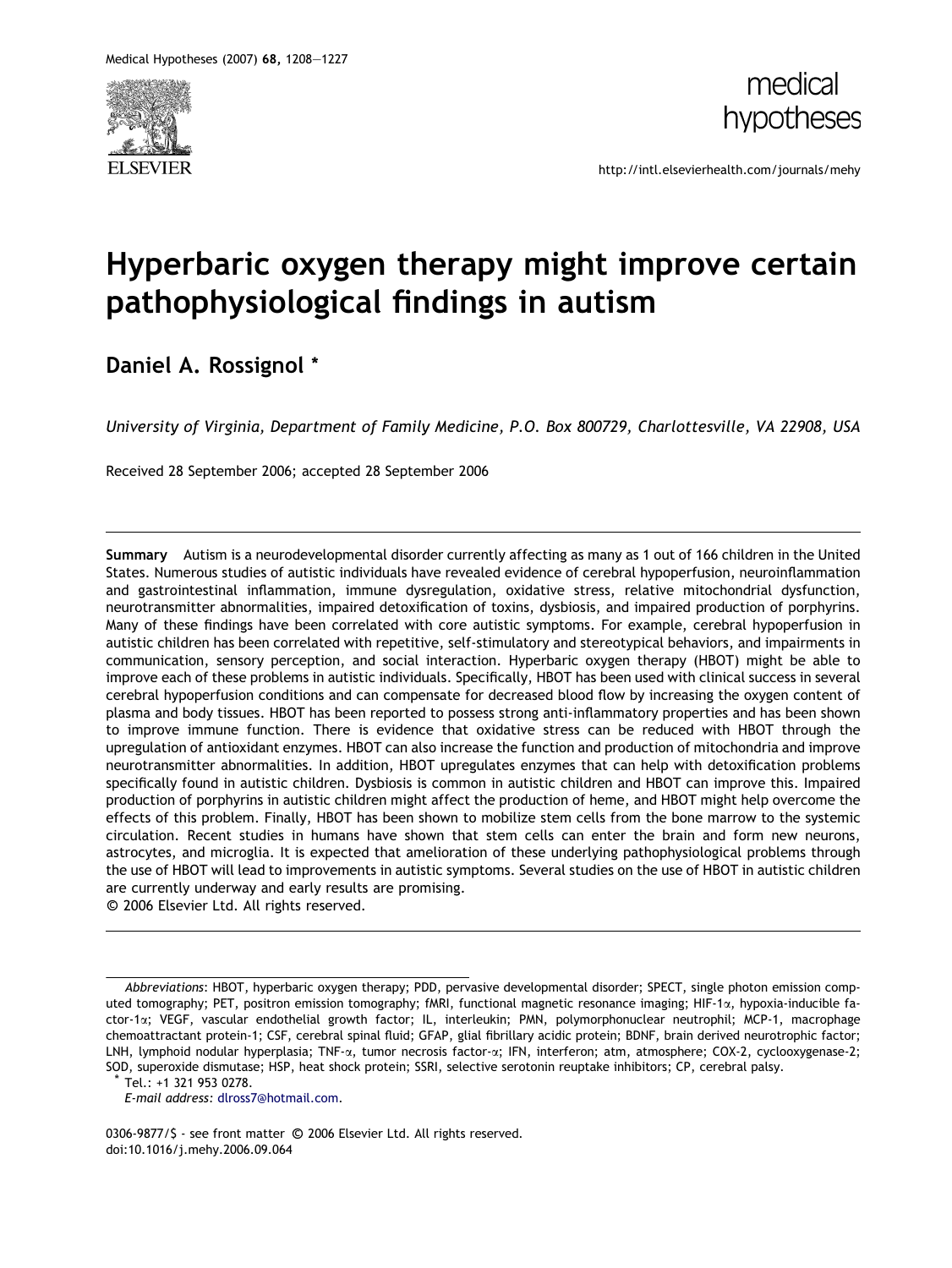## Background

Autism is a neurodevelopmental disorder currently affecting as many as 1 out of 166 children in the United States [\[1\]](#page-12-0) and as many as 1 in 86 in certain areas of England [\[2\]](#page-12-0). Over 1.5 million children and adults in the United States alone are affected with some form of autism [\[3\].](#page-12-0) Autism is characterized by impairments in social interaction, difficulty with communication, and restrictive and repetitive behaviors [\[4\]](#page-12-0). Traditionally, autism has been considered a highly genetic disorder, yet the identification of a specific genetic cause has been elusive despite numerous studies [\[5–7\]](#page-12-0). One recent study has demonstrated that many children with autism typically have worsening of core autistic clinical features with increasing age [\[8\]](#page-12-0). Moreover, young children diagnosed with Pervasive Developmental Disorder (PDD) tend to get worse clinically over time, and almost all are diagnosed with autism at a later age [\[9\].](#page-12-0) According to these two studies, improvements in core autistic features are uncommon. Therefore, any treatment that can improve autistic symptoms demands additional study and implementation.

## Hypothesis

Recent analysis has furthered our understanding of the underlying pathophysiology of autism that was not apparent even several years ago. Novel clinical findings in autism have lately been described, including cerebral hypoperfusion, neuroinflammation and gastrointestinal inflammation, immune dysregulation, oxidative stress, relative mitochondrial dysfunction, neurotransmitter abnormalities, impaired detoxification enzymes, dysbiosis, and impaired production of porphyrins. Many of these findings have been correlated with core autistic symptoms. Hyperbaric oxygen therapy (HBOT) might be able to improve each of these problems and has been shown to mobilize stem cells from the bone marrow to the systemic circulation. Recent human studies have demonstrated that stem cells can enter the brain and form new neurons, astrocytes, and microglia. It is expected that amelioration of these underlying pathophysiological problems through the use of HBOT will lead to improvements in autistic symptoms.

## Review of the pathophysiology of autism and possible benefits of HBOT

## Cerebral hypoperfusion in autism

Numerous independent single photon emission computed tomography (SPECT) and positron emission tomography (PET) research studies have demonstrated hypoperfusion to several areas of the autistic brain, most notably the temporal lobes [\[10–23\]](#page-12-0). In one study, this hypoperfusion typically worsened as the age of the autistic child increased, and become ''quite profound'' in older children compared to younger [\[11\].](#page-12-0) The maximal decrease in blood flow in autistic children compared to control children was approximately 8% in another study [\[18\].](#page-12-0) This cerebral hypoperfusion has been correlated with many of the core clinical features associated with autism (see Table 1). Repetitive, self-stimulatory, and unusual behaviors including resistance to changes in routine and environment have been correlated with decreased blood flow to the thalamus [\[13\]](#page-12-0). ''Obsessive desire for sameness'' and ''impairments in communication and social interaction'' have been correlated with decreased blood flow to the temporal lobes [\[15\]](#page-12-0). Impairments in processing facial expressions and emotions have been correlated with decreased blood flow to the temporal lobes and amygdala [\[24\]](#page-12-0). Diminished blood flow to the fusiform gyrus has been correlated with difficulty in recognizing familiar faces [\[25\]](#page-12-0). Decreased language development [\[11\]](#page-12-0) and auditory processing [\[17\]](#page-12-0) have been correlated with decreased blood flow to Wernicke's and Brodmann's area. Finally, hypoperfusion of the temporal and frontal lobes has been correlated with decreased IQ in autistic individuals [\[20\].](#page-12-0)

In addition, not only do autistic individuals have decreased blood flow at baseline, but when autistic children attend to a task, they often do not have a compensatory increase in blood flow like typical

Table 1 Selected areas of cerebral hypoperfusion in

| autism and clinical correlations                                     |  |  |
|----------------------------------------------------------------------|--|--|
| Clinical correlation                                                 |  |  |
| Repetitive, self-stimulatory,<br>and unusual behaviors [13]          |  |  |
| Desire for sameness and social/<br>communication impairments<br>[15] |  |  |
| Impairments in processing                                            |  |  |
| facial expressions/emotions<br>[24]                                  |  |  |
| Difficulty recognizing familiar<br>faces $[25]$                      |  |  |
| Decreased language                                                   |  |  |
| development and auditory<br>processing problems $[11, 17]$           |  |  |
| Decreased IQ [20]                                                    |  |  |
|                                                                      |  |  |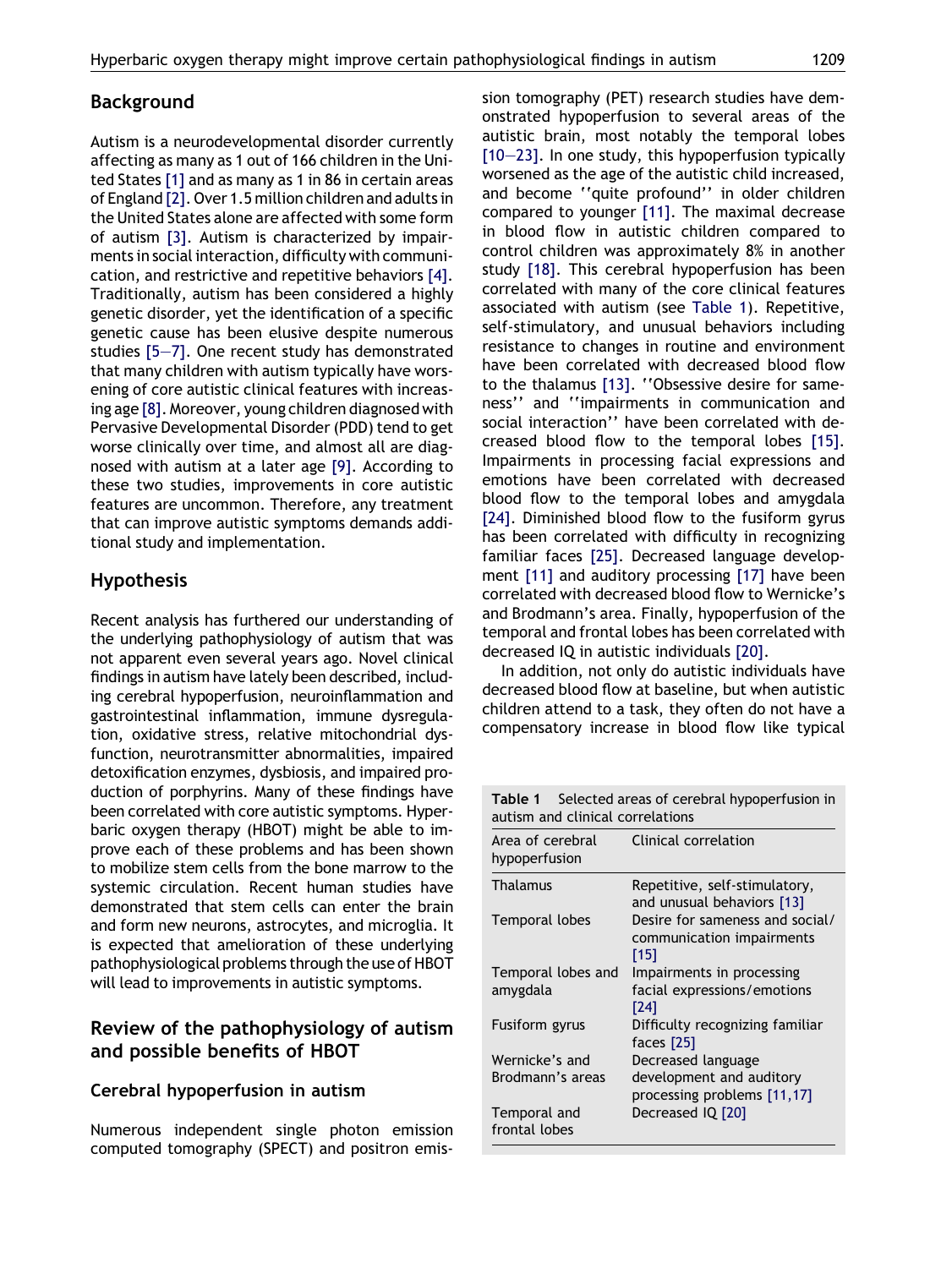children, and instead sometimes demonstrate decreased blood flow. Neurotypical children have an increase in cerebral blood flow as measured by functional magnetic resonance imaging (fMRI) when performing a task that requires attention or sensory input; autistic children typically lack this increase in blood flow [\[26\]](#page-12-0). Control children also have an increase in cerebral blood flow when listening to tones and generating sentences; whereas autistic children typically have a decrease in cerebral blood flow [\[27\].](#page-12-0) Upon an auditory stimulation, ''normal'' children have a drop in the left middle cerebral artery resistance index as measured by transcranial doppler ultrasound (which means blood flow increases); while autistic children have an increase in resistance index, which causes blood flow to decrease [\[28\].](#page-12-0) These findings might indicate that the brain metabolic rate and function are diminished in autistic children because blood flow is tightly coupled with these two parameters [\[29,30\]](#page-12-0).

The cause of this cerebral hypoperfusion in autistic individuals is unknown but might be due to inflammation. One recent study on autopsy brain samples from autistic individuals described accumulation of perivascular macrophages and microglia [\[31\]](#page-12-0), which could be consistent with vasculitis. This accumulation could cause stiffening of the vessel wall and decrease the size of the lumen, leading to decreased cerebral blood flow. Furthermore, elevated urinary levels of 8-isoprostane- $F2\alpha$ have recently been described in some autistic individuals [\[32\]](#page-12-0). In some studies, this isoprostane elevation has been shown to cause in vivo vasoconstriction and increase the aggregation of platelets [\[33\].](#page-12-0) A more recent study on autistic individuals also demonstrated increased urinary levels of isoprostane  $F_{2\alpha}$ -VI (a marker of lipid peroxidation), 2,3-dinor-thromboxane  $B_2$  (which reflects platelet activation), and 6-keto-prostaglandin  $F_{1\alpha}$ (a marker of endothelium activation) [\[34\]](#page-12-0). These elevated markers indicate that some autistic children have increased platelet aggregation, endothelium activation, and vasoconstriction. This is important because vasoconstriction can cause decreased blood flow to the brain, which could result in relative hypoxia. Hypoxia has been shown to activate brain microglia which in turn produce inflammatory mediators, such as Tumor Necrosis Factor- $\alpha$  (TNF- $\alpha$ ) and Interleukin-1 (IL-1) [\[35\].](#page-13-0) Treatment of this inflammation might help restore normal blood flow. In fact, many inflammatory conditions such as lupus, Kawasaki disease, Behcet's disease, encephalitis, and Sjögren's syndrome are characterized by cerebral hypoperfusion [\[36–42\],](#page-13-0) and treatment with anti-inflammatory medication can restore normal cerebral blood flow in some of these conditions [\[43,44\].](#page-13-0)

Unfortunately, a viscous cycle could ensue as increased inflammation could lead to increased cerebral hypoperfusion (see [Fig. 1\)](#page-3-0). This, in turn, can lead to hypoxia. Hypoxia causes an increase in hypoxia-inducible factor-1 $\alpha$  (HIF-1 $\alpha$ ), which in turn causes an increase in inflammation, including redness and swelling of tissues, and the attraction of lymphocytes [\[45\].](#page-13-0) HIF-1 $\alpha$  is essential for inflammation mediated by myeloid cells [\[46\]](#page-13-0). In fact, in one study, rats that were null for HIF-1 $\alpha$  demonstrated almost complete inhibition of the inflammatory re-sponse [\[47\].](#page-13-0) HIF-1 $\alpha$  is also responsible for angiogenesis that is secondary to hypoxia [\[47,48\]](#page-13-0). In addition, HIF-1a induces Vascular Endothelial Growth Factor (VEGF), which increases the permeability of blood vessels [\[45\]](#page-13-0) and causes tissue edema. This edema can lead to increased interstitial space between cells [\[49\]](#page-13-0) and cause an increase in the distance that oxygen must diffuse from the blood vessel to the cells and can thus lead to cellular hypoxia [\[50\]](#page-13-0). Chronic inflammation is commonly associated with the infiltration of polymorphonuclear neutrophils (PMN's) and other immune cells, along with the cytokines that are released by these cells. This causes an increase in local oxygen usage due to the resultant oxygen requirements of these new cells. Yet, at the same time, inflammation causes reduced oxygen extraction by normal cells [\[51\]](#page-13-0). For instance, in one study, elevated markers of inflammation (including IL-6, TNF receptors 1 and 2, and high-sensitivity C-reactive protein) were correlated with decreased maximum oxygen uptake at peak exercise (VO<sub>2</sub>max) in patients with known or suspected coronary artery disease [\[52\].](#page-13-0) Therefore, inflammation prevents maximal uptake of oxygen by cells. Inflammation also increases oxidative stress and can cause neutrophils to become more adherent and attach to vessel walls [\[53\]](#page-13-0). This infiltration and increased adherence of inflammatory cells can contribute to brain injury by decreasing microvascular blood flow, causing thrombosis, and increasing the production of free radicals [\[54\].](#page-13-0)

#### HBOT and cerebral hypoperfusion

HBOT can overcome the effects of cerebral hypoperfusion (see [Table 2](#page-3-0)) by providing more oxygen to the brain [\[55,56\]](#page-13-0), and by causing angiogenesis of new blood vessels over time by increasing VEGF levels [\[57\].](#page-13-0) Furthermore, if cerebral hypoperfusion is causing hypoxia that is also driving inflammation through the induction of HIF-1 $\alpha$ , the oxygen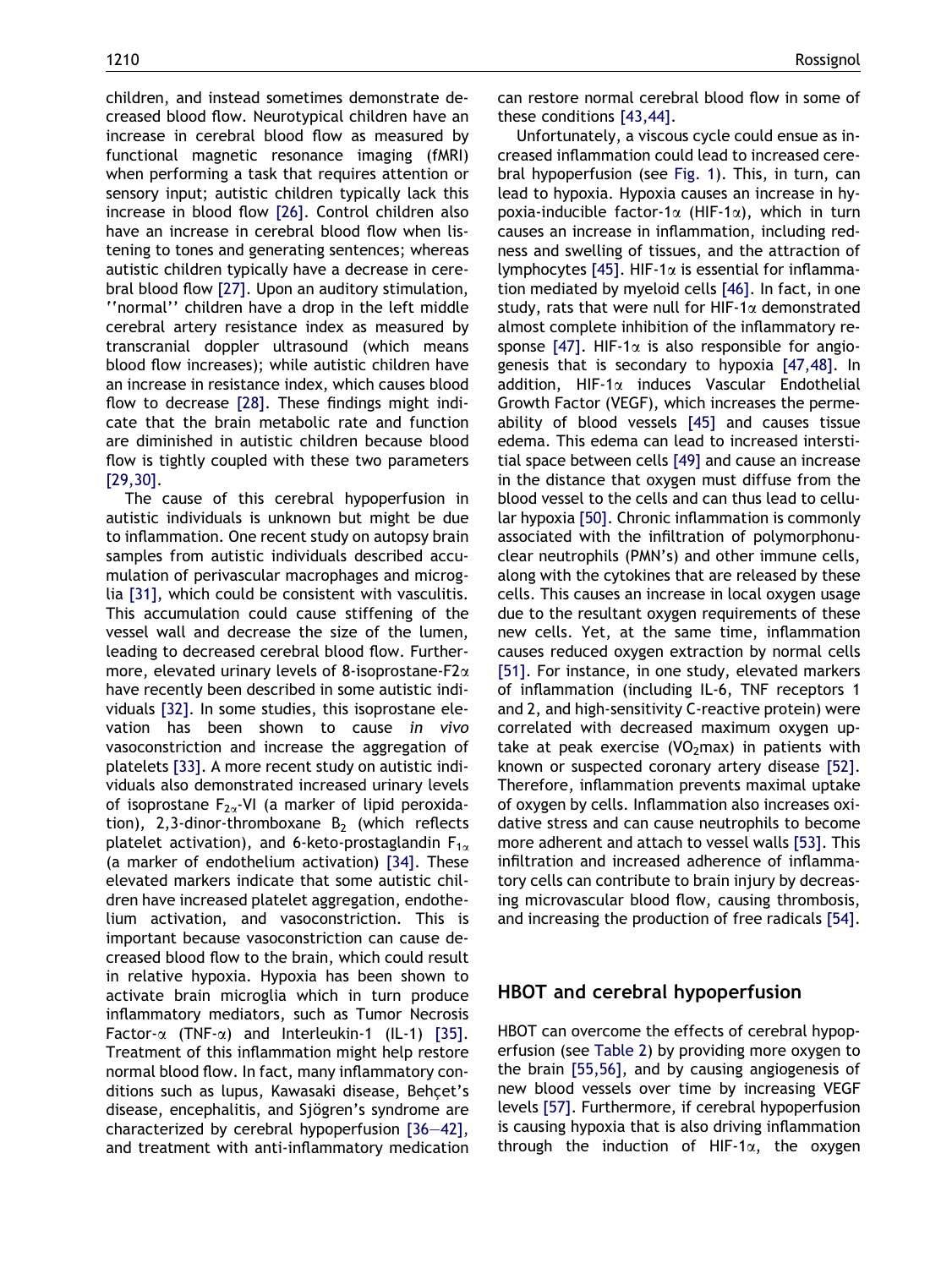<span id="page-3-0"></span>

Figure 1 Proposed cycle of inflammation and resultant cerebral hypoperfusion in autism.

delivered by HBOT can improve hypoxia, and thus downregulate HIF-1a. Hypoxia can lead to apopto-sis [\[58\]](#page-13-0) regulated by HIF-1 $\alpha$  [\[59\]](#page-13-0). HBOT has been shown to inhibit the expression of HIF-1 $\alpha$  and its target genes [\[60\]](#page-13-0), and prevent apoptosis [\[61\]](#page-13-0) by inhibiting proapototic BNIP-1 [\[60\]](#page-13-0) and by increasing

| Table 2 – Proposed inechanisms of initialmiatory-induced cerebrat hypoperiusion round in autism and ribo Ferrects |                                                                                                       |                                                                                                           |  |
|-------------------------------------------------------------------------------------------------------------------|-------------------------------------------------------------------------------------------------------|-----------------------------------------------------------------------------------------------------------|--|
| Autism inflammatory finding                                                                                       | Mechanism of hypoperfusion                                                                            | HBOT effect                                                                                               |  |
| $\uparrow$ 8-isoprostane-F2 $\alpha$ [32] and<br>isoprostane $F_{2\alpha}$ VI [34]                                | Vasoconstriction causes decreased<br>blood flow which leads to decreased<br>delivery of oxygen [33]   | Increases the amount of oxygen<br>in plasma and thus increases<br>delivery of oxygen to cells<br>[55, 56] |  |
| $\uparrow$ 2,3-dinor-thromboxane<br>$B2$ [34]                                                                     | Increased aggregation of platelets                                                                    | No effect on platelet<br>aggregation $[77]$ <sup>a</sup>                                                  |  |
| $\uparrow$ 6-keto-prostaglandin<br>$F_{1}$ [34]                                                                   | Endothelial activation                                                                                | Decreases aggregation of PMN's<br>to endothelium [66]                                                     |  |
| Cerebral infiltration of<br>perivascular macrophages<br>and microglia [31]                                        | Vasculitis-like condition                                                                             | Decreases PMN infiltration in<br>injured areas [54]                                                       |  |
| Cerebral infiltration of<br>perivascular macrophages<br>and microglia [31]                                        | Increased oxygen usage by<br>inflammatory cells and reduced oxygen<br>extraction by normal cells [51] | Increases oxygen in plasma and<br>thus increases delivery of<br>oxygen to cells [55,56]                   |  |

Table 2 Proposed mechanisms of inflammatory-induced cerebral hypoperfusion found in autism and HBOT effects

a In this study, platelet aggregation decreased slightly after one hyperbaric treatment, but returned to normal with repeated HBOT.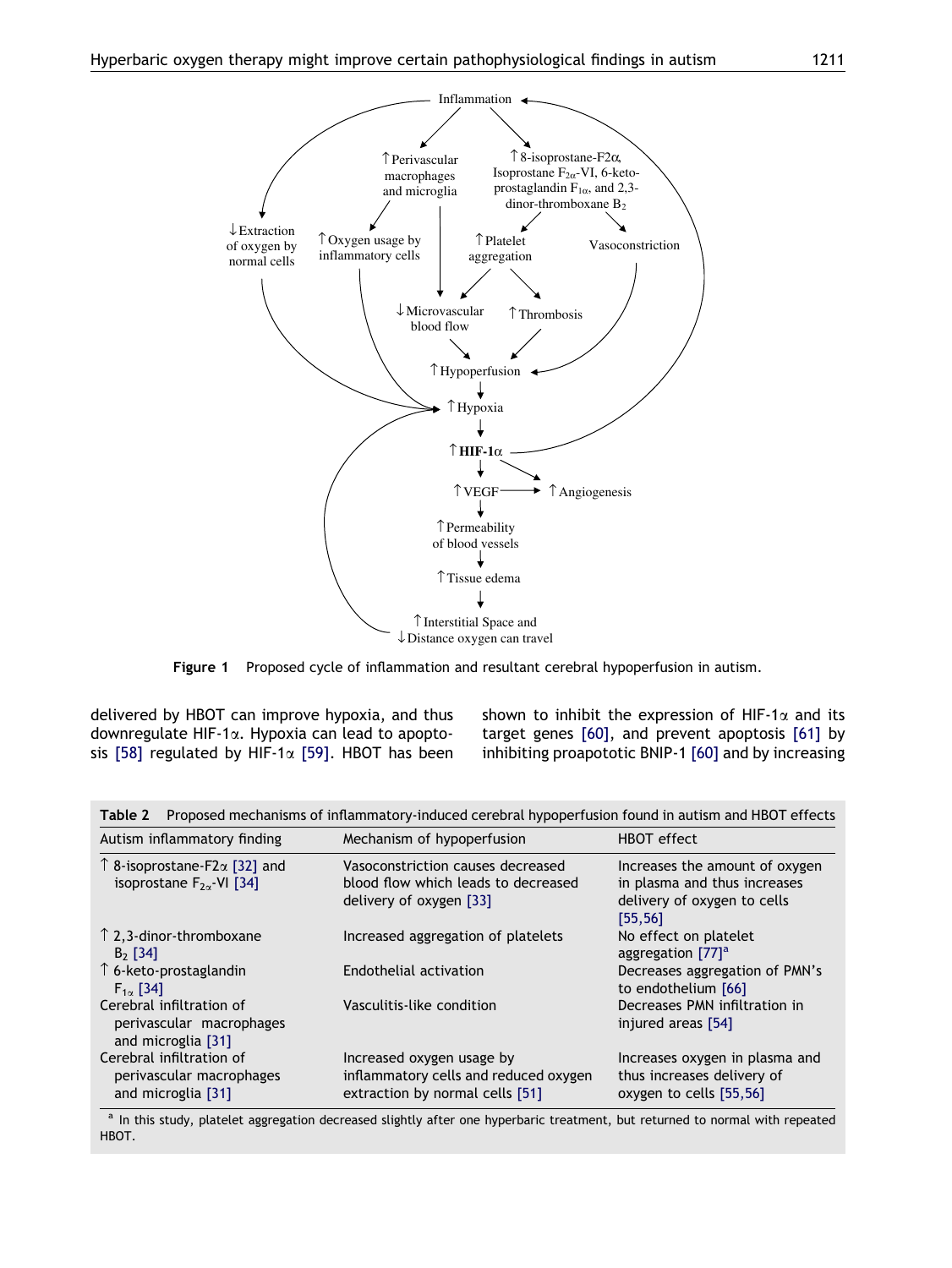the expression of Bcl-2, an inhibitor of apoptosis [\[62\]](#page-13-0). Interestingly, Bcl-2 levels in the brains of some autistic people are diminished [\[63\].](#page-13-0)

Since the cerebral hypoperfusion in autism is likely secondary to inflammation, HBOT might be especially helpful because it possesses strong anti-inflammatory properties as will be discussed in detail shortly. Inflammation is often accompanied by PMN infiltration which can decrease microvascular blood flow; however, HBOT has been shown to decrease the infiltration of PMN's after an ischemic injury to the brain [\[54,64,65\].](#page-13-0) In addition, HBOT inhibits neutrophil attachment to blood vessel walls [\[66\]](#page-13-0), reduces leukocyte adherence [\[67\]](#page-13-0), and increases the distance that oxygen can travel in the interstitial space [\[68\].](#page-13-0) HBOT has also been used in cases of vasculitis with good results [\[69\]](#page-13-0), and with success in disorders characterized by cerebral hypoperfusion including fetal alcohol syndrome [\[70\],](#page-13-0) cerebral palsy [\[71,72\]](#page-13-0), autism [\[73\]](#page-14-0), chronic brain injury [\[74\]](#page-14-0), closed head injury [\[75\]](#page-14-0), and stroke [\[76\]](#page-14-0).

### Neuroinflammation in autism

Several recent studies have revealed that children with autism have evidence of neuroinflammation [\[31,78,79\]](#page-12-0). Marked activation of microglia and astroglia with elevations in IL-6 and macrophage chemoattractant protein-1 (MCP-1) were found in autistic brain samples upon autopsy, along with increased proinflammatory cytokines in the cerebral spinal fluid (CSF) of living autistic children [\[31\].](#page-12-0) Activated microglia have been shown to release inflammatory mediators such as IL-1 and TNF- $\alpha$ , and have been implicated as the primary cell type that controls inflammation-mediated neuronal injury [\[35\].](#page-13-0) A cell-mediated immune response to brain tissue in autistic individuals has also been described [\[80\].](#page-14-0) In addition, some autistic children have increased glial fibrillary acidic protein (GFAP) in brain samples [\[79\]](#page-14-0) and the CSF [\[81\]](#page-14-0), which is also indicative of inflammation and reactive injury. Autoantibodies to neuron-axon filament protein and GFAP were also increased in the plasma of autistic individuals compared to control individuals [\[82\]](#page-14-0). Autistic children make more serum autoantibodies to the brain [\[83\],](#page-14-0) including IgG and IgM autoantibodies to brain epithelial cells and nuclei when compared to typical children [\[84\]](#page-14-0). Elevated serum autoantibodies to many neuron-specific antigens and cross-reactive peptides have been found in autistic children [\[85\],](#page-14-0) including antibodies directed against cerebellar Purkinje cells [\[86\]](#page-14-0), and other neural proteins (see Table 3) such as myelin basic

Table 3 Evidence of neuroinflammation in autism

A. Elevated markers of neuroinflammation Activation of microglia and astroglia [\[31\]](#page-12-0) Brain IL-6 [\[31\]](#page-12-0) Brain MCP-1 [\[31\]](#page-12-0) Brian GFAP [\[79\]](#page-14-0) CSF GFAP [\[81\]](#page-14-0) B. Elevated serum antibodies to brain proteins Neuron-axon filament protein [\[82\]](#page-14-0) GFAP [\[82\]](#page-14-0) Brain epithelial cells and nuclei [\[84,83\]](#page-14-0) Myelin basic protein [\[85,87\]](#page-14-0) Myelin associated glycoprotein [\[85\]](#page-14-0) Ganglioside [\[85\]](#page-14-0) Sulfatide [\[85\]](#page-14-0) Chondroitin sulfate [\[85\]](#page-14-0) Myelin oligodendrocyte glycoprotein [\[85\]](#page-14-0) a,h-crystallin [\[85\]](#page-14-0) Neurofilament proteins [\[85\]](#page-14-0) Tubulin [\[85\]](#page-14-0) Cerebellar Purkinje cells [\[86\]](#page-14-0) Caudate nucleus [\[89\]](#page-14-0) Cerebral cortex [\[89\]](#page-14-0) BDNF [\[90\]](#page-14-0)

protein [\[85,87,88\].](#page-14-0) Furthermore, 49% of autistic children in one study created serum antibodies against the caudate nucleus, and 18% produced serum antibodies to the cerebral cortex [\[89\].](#page-14-0) Another recent study demonstrated that autistic children, when compared to control children, developed serum autoantibodies to brain derived neurotrophic factor (BDNF) and had higher levels of serum BDNF. This is important because an elevation of BDNF predicts abnormalities in intellect and social development [\[90\]](#page-14-0). Finally, maternal neuronal antibodies might play a role in the development of autism in some children [\[91\]](#page-14-0).

#### Gastrointestinal inflammation in autism

In addition, some patients with autism have chronic ileocolonic lymphoid nodular hyperplasia (LNH) and enterocolitis characterized by mucosal inflammation of the colon, stomach, and small intestine [\[92–94\]](#page-14-0). These findings might represent a ''new variant inflammatory bowel disease'' [\[93\]](#page-14-0), and have been described as a ''panenteric IBD-like disease'' [\[95\].](#page-14-0) As many as 90% of autistic children with gastrointestinal symptoms have evidence of ileal LNH, with 68% having moderate to severe ileal LNH [\[92\].](#page-14-0) In one study, the gastrointestinal mucosa was shown to have increased lymphocytic infiltration and density, crypt cell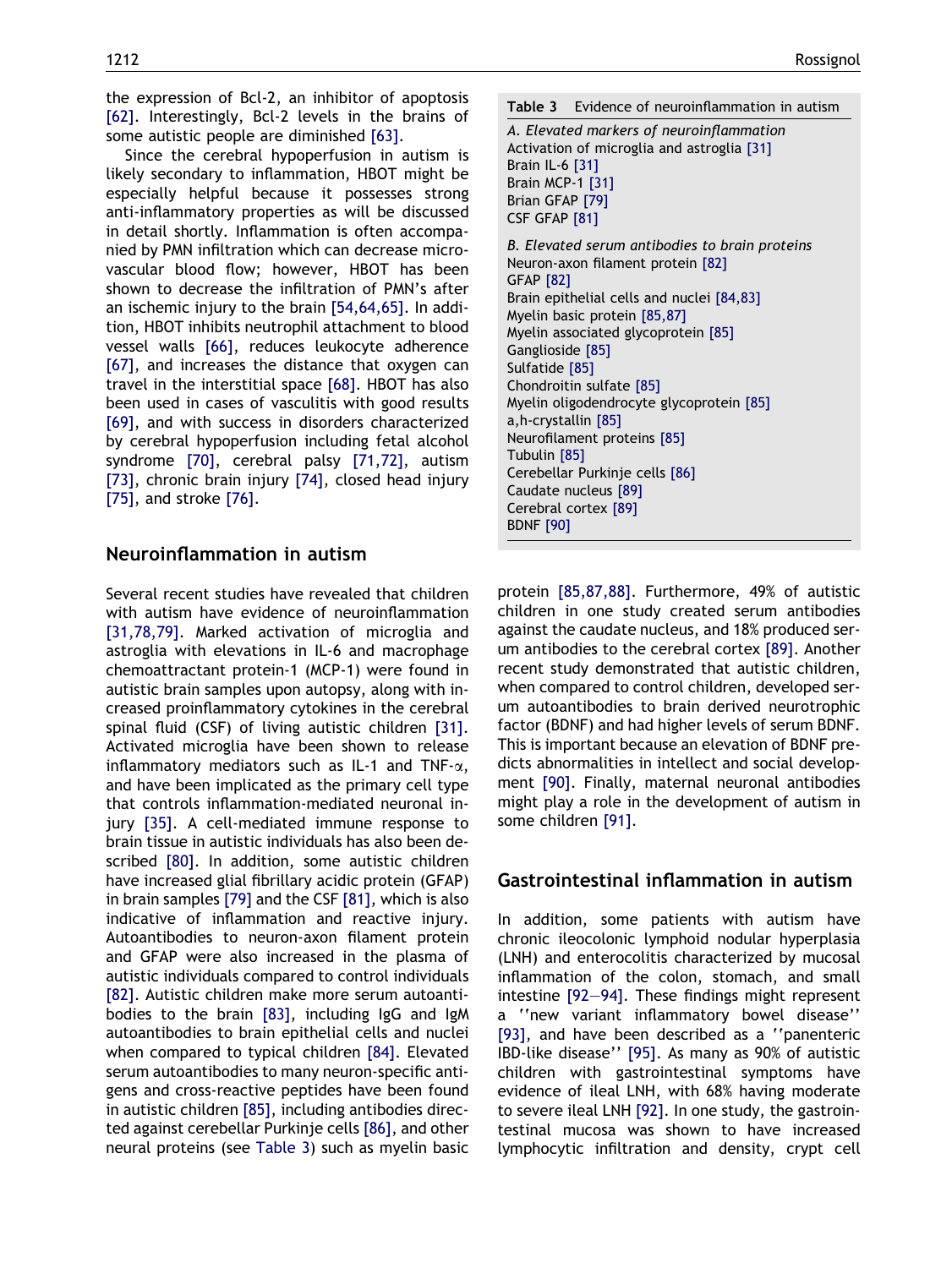proliferation, and epithelial IgG deposits mimicking an autoimmune lesion [\[96\].](#page-14-0) Another study demonstrated that the gastrointestinal mucosa in autistic individuals had evidence of increased lymphocytes and proinflammatory cytokines including  $TNF-\alpha$  and Interferon- $\gamma$  (IFN- $\gamma$ ), and less of the anti-inflammatory cytokine IL-10, which is counter-regulatory [\[97\]](#page-14-0). Some autistic children also had evidence of an eosinophilic infiltrate of the gastrointestinal mucosa [\[98\].](#page-14-0) Autistic children typically make significantly more serum antibodies against gliadin and casein peptides resulting in autoimmune reactions [\[99\]](#page-14-0). More than 25% of autistic individuals make serum IgG, IgM, and IgA antibodies against gliadin, which can cross-react with cerebellar peptides [\[86\].](#page-14-0) Furthermore, when compared to typical children, autistic children produce more proinflammatory cytokines, including TNF- $\alpha$ , IL-1 $\beta$ , and IL-6 [\[100\].](#page-14-0) One study has shown that the genetic loci for autism have a propensity to cluster with recognized loci for inflammatory diseases [\[101\]](#page-14-0).

Interestingly, children on a gluten and/or casein free diet produced less  $TNF-\alpha$  in the colonic mucosa [\[97\],](#page-14-0) and had less evidence of eosinophilic infiltration of the mucosa [\[98\].](#page-14-0) In addition, the use of anti-inflammatory treatments might improve autistic symptomology [\[102\]](#page-14-0). In fact, treatment with corticosteroids of one child who developed an autoimmune lymphoproliferative syndrome and subsequent autism led to objective improvements in speech and developmental milestones [\[103\]](#page-14-0). In another child with PDD, whose behavior and language regressed at 22 months of age, treatment with corticosteroids ameliorated abnormal behaviors such as hyperactivity, tantrums, impaired social interaction, echolalia, and stereotypies [\[104\].](#page-14-0)

#### HBOT and inflammation

HBOT has potent anti-inflammatory tissue effects [\[57\]](#page-13-0) as revealed by several recent animal studies [\[105,106\],](#page-15-0) with equivalence to diclofenac 20 mg/ kg noted in one study [\[107\].](#page-15-0) HBOT has been shown to attenuate the production of proinflammatory cytokines including TNF- $\alpha$  [\[108–111\]](#page-15-0), IL-1 [\[108,112\],](#page-15-0) IL-1 $\beta$  [\[110,111\]](#page-15-0), and IL-6 [\[108\],](#page-15-0) and increase the production of anti-inflammatory IL-10 [\[113\].](#page-15-0) HBOT has also been shown to reduce neuroinflammation in a rat model after traumatic brain injury [\[65\]](#page-13-0). HBOT also reduced both inflammation and pain in an animal model of inflammatory pain [\[114\],](#page-15-0) decreased the symptoms of advanced arthritis in rats [\[115\]](#page-15-0), and attenuated the inflammatory response in the peritoneal cavity caused by injected meconium [\[116\]](#page-15-0). HBOT has been used in animal studies to improve colitis [\[105,117–119\]](#page-15-0), and has been used in humans to achieve remission of Crohn's disease [\[120–124\]](#page-15-0) and ulcerative colitis [\[125,126\]](#page-15-0) not responding to conventional medications, including corticosteroids. Interestingly, in some studies, the decrease in inflammation with HBOT appeared to be caused by the increased pressure, not necessarily by the increased oxygen tension. In one animal study, hyperbaric pressure without additional oxygen was shown to decrease TNF- $\alpha$  levels [\[127\].](#page-15-0) In another human study, HBOT at 2 atmosphere (atm) and 100% oxygen, and hyperbaric pressure at 2 atm and 10.5% oxygen (thus supplying 21% oxygen, equal to room air oxygen) both showed anti-inflammatory activity by inhibiting IFN- $\gamma$  release, whereas 100% oxygen at room air pressure (1 atm) actually increased IFN- $\gamma$ release [\[128\]](#page-15-0).

The anti-inflammatory effect of HBOT might occur through the relief of hypoxia and the down-regulation of HIF-1 $\alpha$  [\[47,60\].](#page-13-0) HBOT also decreases Prostaglandin  $E_2$  production [\[112\]](#page-15-0) which decreases inflammation because prostglandins increase inflammation, pain, and edema [\[57\].](#page-13-0) In one study, HBOT decreased cyclooxygenase-2 (COX-2) enzyme expression after transient cerebral ischemia [\[129\]](#page-15-0). The COX-2 enzyme is responsible for increased prostaglandin production, leading to increased inflammation. Blockade of the COX-2 enzyme has been shown to decrease inflammation and cytokine levels including IL-6 [\[130\].](#page-15-0) For these reasons, HBOT might help ameliorate the inflammation found in autism (see [Table 4](#page-6-0)).

#### Immune function in autism

There is mounting evidence of immune dysregulation in autistic individuals (see [Table 5\)](#page-6-0), and new research is revealing the link between the immune system and the nervous system [\[131\].](#page-15-0) An increased number of autoimmune diseases exist in autistic families compared to control families [\[132,133\]](#page-15-0) with as much as a 6–8 fold increased incidence [\[134\].](#page-15-0) Some researchers believe that autistic children might have ''an underlying autoimmune disorder'' [\[135\]](#page-15-0) and that a ''genetic relationship'' exists between autism and immune dysregulation [\[101\]](#page-14-0). Two early studies revealed that 38% of autistic children had no detectible Rubella titers despite vaccination [\[136\],](#page-15-0) and 60% produced abnormal serum antibodies to measles hemagglutinin protein when compared to control children [\[87\]](#page-14-0). Autistic individuals also make more serum antibodies to Heat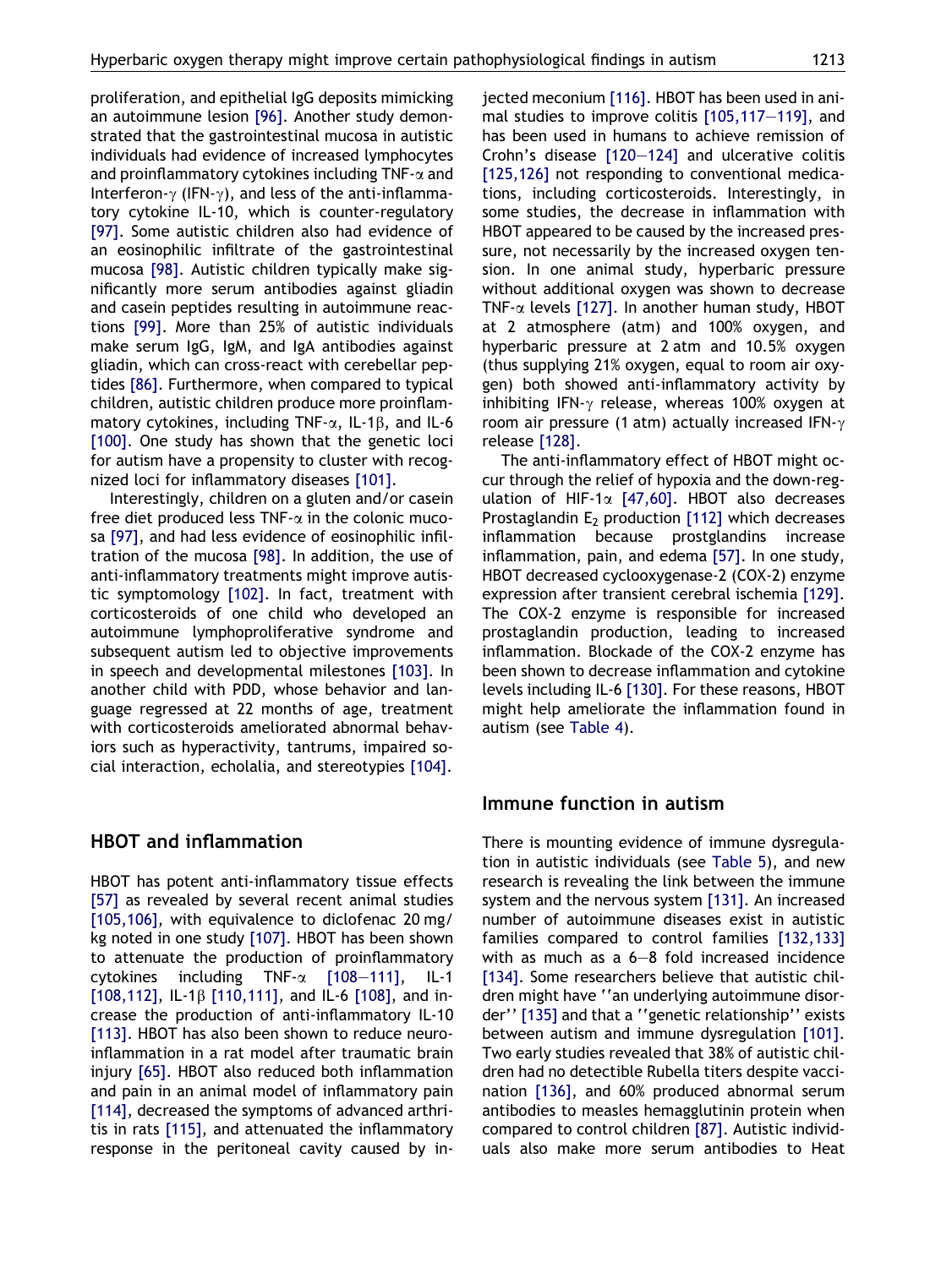<span id="page-6-0"></span>

| Effects of HBOT on inflammatory markers and inflammation in autism<br>Table 4 |                   |                   |                                                    |
|-------------------------------------------------------------------------------|-------------------|-------------------|----------------------------------------------------|
| Marker                                                                        | Classification    | Autism finding    | HBOT effect                                        |
| TNF- $\alpha$                                                                 | Inflammatory      | ↑ [100,97]        | $\downarrow$ [111,108,110,109], [127] <sup>a</sup> |
| IL-1 $\beta$                                                                  | Inflammatory      | $\uparrow$ [100]  | $\downarrow$ [111,110]                             |
| $IL-6$                                                                        | Inflammatory      | ↑ [100,31]        | $\downarrow$ [108]                                 |
| $IL-10$                                                                       | Anti-inflammatory | $\downarrow$ [97] | $\uparrow$ [113]                                   |
| IFN- $\gamma$                                                                 | Inflammatory      | ↑ [97]            | $\downarrow$ [128] <sup>b</sup>                    |
| <b>Neuroinflammation</b>                                                      |                   | ↑ $[31,78,79]$    | $\downarrow$ [65]                                  |
| Gastrointestinal inflammation                                                 |                   | ↑ [92-94]         | $\downarrow$ [120,125]                             |
| a Uynarharia nroceura without additional ownean docrossed TNE                 |                   |                   |                                                    |

<sup>a</sup> Hyperbaric pressure without additional oxygen decreased TNF- $\alpha$ .<br><sup>b</sup> Hyperbaric pressure without additional oxygen also decreased IFN- $\gamma$ .

Shock Protein-90 (HSP-90) [\[137\]](#page-15-0), which could cause HSP-90 levels to be lower. HSP-90 is a signal transducer which regulates development and cell differentiation. In one study, decreased levels of HSP-90 allowed natural genetic abnormalities hidden in fruit fly populations to suddenly appear [\[138\].](#page-15-0) Attempts to improve the underlying immune deficiency in autistic individuals with intravenous

|        | <b>Table 5</b> Evidence of immunological abnormalities in |
|--------|-----------------------------------------------------------|
| autism |                                                           |

A. Non-neuronal serum antibodies produced in autistic individuals HSP-90 [\[137\]](#page-15-0) Gliadin [\[99\]](#page-14-0) Casein [\[99\]](#page-14-0) Milk butyrophilin [\[85\]](#page-14-0) Chlamydia pneumoniae [\[85\]](#page-14-0) Streptococcal M protein [\[85\]](#page-14-0) Measles hemagglutinin protein [\[87\]](#page-14-0)

B. Cellular, immunoglobulin, and cytokine abnormalities  $\hat{\Gamma}$  Serum IgG2 and IgG4 [\[135\]](#page-15-0)  $\downarrow$  Responsiveness of lymphocytes [\[155\]](#page-16-0)  $\downarrow$  Natural killer cells [\[156\]](#page-16-0)  $\downarrow$  Number of total CD4+ cells [\[143,142\]](#page-15-0)  $\downarrow$  Number of T-helper cells (CD4<sup>+</sup>CD8<sup>-</sup>) [\[143\]](#page-15-0)  $\uparrow$  Number of suppressor T-cells (CD4<sup>-</sup>CD8<sup>+</sup>) [\[143\]](#page-15-0) Imbalance of CD4<sup>+</sup>and CD8<sup>+</sup> cells [\[153\]](#page-16-0)  $\uparrow$  IFN- $\gamma$  [\[149\]](#page-16-0)  $\uparrow$  Markers of cell-mediated immunity (urinary neopterin and biopterin) [\[152\]](#page-16-0)  $\uparrow$  IL-4 [\[154\]](#page-16-0)  $\uparrow$  IL-5 [\[154\]](#page-16-0) ↑ IL-12 [\[149\]](#page-16-0) ↑ IL-13 [\[154\]](#page-16-0)  $\downarrow$  IL-10 [\[97\]](#page-14-0)  $\hat{\ }$  Serum IgE [\[139,148\]](#page-15-0)  $\downarrow$  Serum IgA [\[139\]](#page-15-0)

immune globulin have shown promising results [\[139–141\]](#page-15-0).

In addition, several studies have reported abnormalities in T-lymphocytes, including a decreased number of  $CD4^+$  cells  $[142]$  in approximately 35% of autistic individuals [\[139\].](#page-15-0) This has led to an altered ratio of CD4/CD8 cells with a reduced number of T-helper cells (CD4<sup>+</sup>CD8<sup>-</sup>) and an increased number of suppressor T-cells (CD4<sup>-</sup>CD8<sup>+</sup>) in some autistic individuals [\[143\].](#page-15-0) One study demonstrated that treatment with naltrexone increased the number of T-helper inducers and reduced the number of T-cytotoxic suppressors, resulting in a normalization of the CD4/CD8 ratio and improvement of symptoms in over half of the autistic children stud-ied [\[144\].](#page-16-0) CD4<sup>+</sup> cells are divided into Th1 and Th2 subsets. Th1 cells produce IL-2 and IFN- $\gamma$  and are involved in T-cell proliferation, activation of macrophages, and cell-mediated immunity including phagocytosis of intracellular pathogens like viruses. Th2 cells are part of the adaptive immune system and produce IL-4, IL-5, IL-6, IL-10, and IL-13. IL-4 is involved in the B-cell production of IgE. IL-5 stimulates the production of eosinophils, and IL-6 is involved in the production of immunoglobulins. IL-1 and IL-6 are proinflammatory cytokines, and IL-10 inhibits Th1 cytokine production and thus down-regulates the inflammatory response [\[145\].](#page-16-0) Skewing toward Th2 is often seen in allergic responses [\[146\]](#page-16-0). Interestingly, a history of allergies in the mother during pregnancy led to a greater than 2-fold elevated risk of autism [\[147\],](#page-16-0) and children with autism tend to have more food allergies than control children [\[148\]](#page-16-0).

Some earlier studies demonstrated activation of the Th1 system in autistic children with increased production of IL-12 and interferon when compared to control children [\[149,150\].](#page-16-0) Autistic individuals make more IFN- $\gamma$  and IL-1 receptor antagonist, which can cause a Th1 skewing [\[151\]](#page-16-0). Autistic children also have increased markers of cell-mediated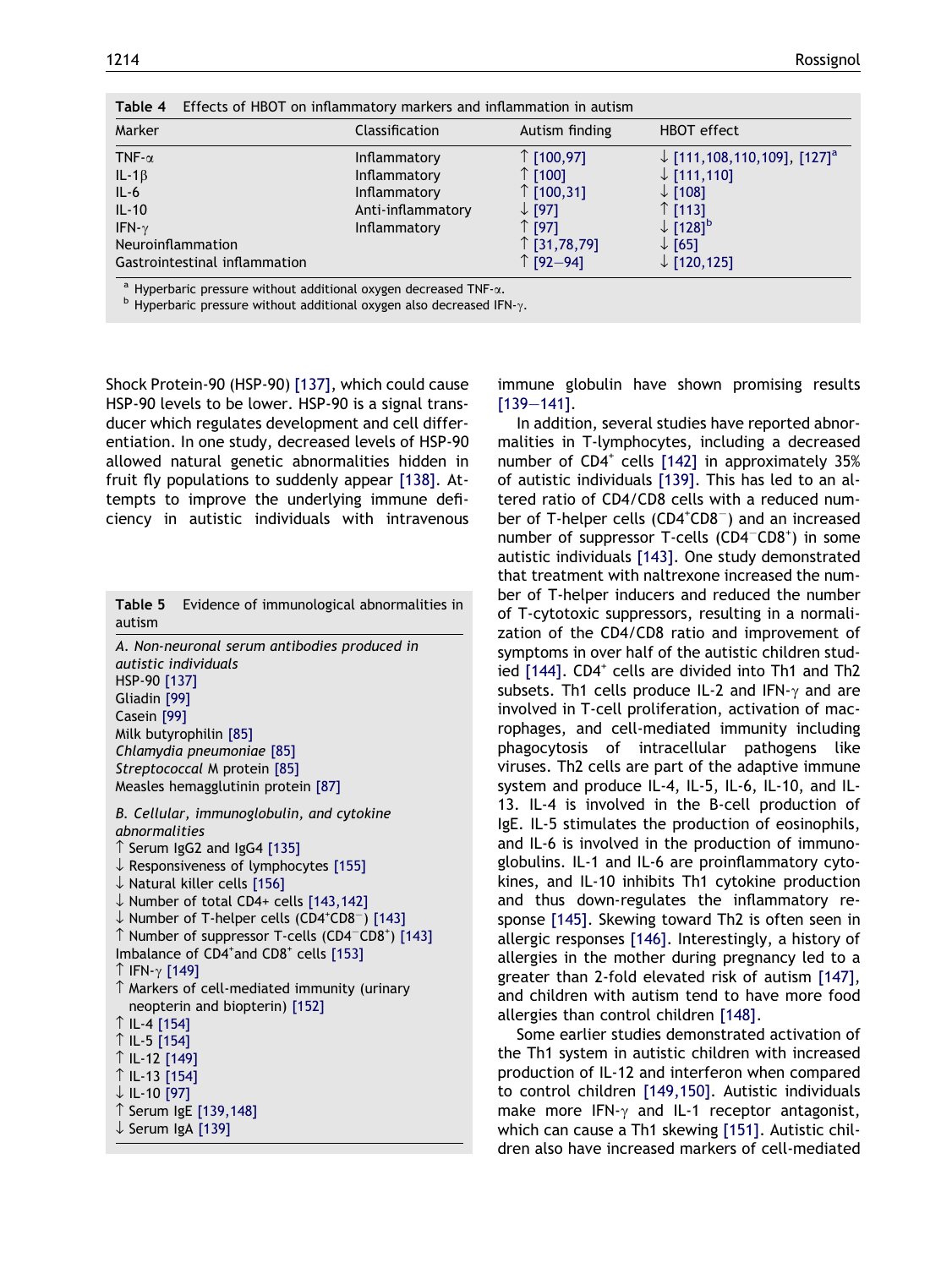immunity, a Th-1 function, including elevated urinary neopterin and biopterin [\[152\]](#page-16-0). Finally, a cellmediated immune response to brain tissues in autistic individuals has also been described [\[80\].](#page-14-0)

More recent studies indicate that autistic children exhibit a shift from Th1 to Th2 T-cell type [\[135,140\],](#page-15-0) as evidenced by an increased production of  $IgE$  [\[139,148\]](#page-15-0) and IL-4 producing  $CD4^+$  T-cells, and lower levels of IL-2 producing CD4<sup>+</sup> T-cells compared to control children [\[153\].](#page-16-0) Furthermore, about one-third of autistic children in one study demonstrated IgG subclass deficiency not confined to the 4 subclasses of IgG [\[139\].](#page-15-0) Approximately 5% of autistic individuals have IgA deficiency, which is normally present in 1 in 700–1000 people, and about 30-40% have low serum IgA levels [\[139\].](#page-15-0) In spite of these deficiencies, a new study suggests that autism is characterized by a heightened immune system. This is evidenced by an increased activation of both the Th1 and Th2 arms with Th2 predominance as indicated by increased IL-4, IL-5 and IL-13 when compared to control individuals, without a compensatory increase in IL-10 [\[154\].](#page-16-0)

Shifting from a Th1 to a Th2 T-cell type might enhance susceptibility to chronic viral infections in some autistic individuals [\[135\].](#page-15-0) In fact, depressed responsiveness of lymphocytes was found in one study on autistic children [\[155\]](#page-16-0), and another study demonstrated a 40% decrease in the number of natural killer cells when compared to control children [\[156\].](#page-16-0) Therefore, autistic individuals might have ''enhanced susceptibility to infections resulting in chronic viral infections'' [\[135\].](#page-15-0)

## HBOT and immune function

HBOT might be useful in some autoimmune diseases [\[157\],](#page-16-0) and has shown promise in rheumatic diseases, including lupus and scleroderma [\[158\]](#page-16-0), and rheumatoid arthritis [\[159\].](#page-16-0) HBOT has been used in animal models to completely suppress autoimmune encephalomyelitis by blocking mononuclear infiltration and demyelination of the CNS [\[160\],](#page-16-0) and acted as an immunosuppressive agent to delay skin allograft rejection [\[161\].](#page-16-0) HBOT has been shown to suppress immune responses such as proteinuria, facial erythema, and lymphadenopathy in an autoimmune mouse model [\[162\]](#page-16-0). In addition, one animal study showed increased survival and decreased proteinuria, anti-dsDNA antibody titers, and immune-complex deposition in lupusprone autoimmune mice treated with HBOT [\[163\]](#page-16-0). HBOT improved symptoms in patients with atopic dermatitis and also decreased IgE immunoglobulin and complement levels [\[164\]](#page-16-0). In patients with multiple sclerosis, HBOT produced a significant increase in total and helper T-lymphocyte numbers and serum IgA levels [\[165\].](#page-16-0) Two other studies demonstrated an increase in lymphocyte count, with variable subset population increases depending on which organ (spleen, thymus, or blood) was examined and how much oxygen was given with HBOT [\[166,167\].](#page-16-0) HBOT has also been shown to increase IL-10, the anti-inflammatory interleukin [\[113\]](#page-15-0), and induce the production of HSP-90 [\[168\]](#page-16-0). Interestingly, some of the immunomodulatory effects of HBOT might be due to the increased pressure, not necessarily the increased oxygen tension [\[169\].](#page-16-0) Even low hyperbaric pressures, without additional oxygen, can affect the immune system. One study demonstrated that hyperbaric pressure at just 20 mmHg (approximately 1.03 atm) can have an effect on the immune system [\[127\].](#page-15-0) Based upon these reasons, HBOT might help improve the immune dysregulation found in autistic individuals (see Table 6).

#### Oxidative stress in autism

Autistic children have evidence of increased oxidative stress including lower serum glutathione levels [\[170,171\].](#page-16-0) Some autistic children have increased red blood cell nitric oxide, which is a known free radical and toxic to the brain [\[172\].](#page-16-0) Of note, HIF- $1\alpha$  increases the production of nitric oxide [\[45\]](#page-13-0). Lower serum antioxidant enzyme, antioxidant nutrient, and glutathione levels, as well as higher pro-oxidants have been found in multiple studies of autistic children [\[173\].](#page-16-0) Autistic children have evidence of increased lipid peroxidation [\[34,174\]](#page-12-0), including increased malondialdehyde which is a marker of oxidative stress and lipid peroxidation [\[175\].](#page-16-0) Decreased activities of certain antioxidant enzymes have also been described in autistic individuals including superoxide dismutase (SOD)

Table 6 Effects of HBOT on immune dysregulation in autism

| Marker               | Autism finding HBOT effect                                            |                    |
|----------------------|-----------------------------------------------------------------------|--------------------|
| <b>HSP-90</b>        | $\downarrow$ ? (due to<br>increased<br>antibodies to<br>HSP-90) [137] | $\uparrow$ [168]   |
| Serum IgA            | $\downarrow$ [139]                                                    | $\uparrow$ [165]   |
| Serum IgE            | ↑ [148,139]                                                           | $\downarrow$ [164] |
| Lymphocytic activity | $\downarrow$ [155]                                                    | ↑ [166]            |
| T-helper cells       | $\downarrow$ [143]                                                    | $\uparrow$ [165]   |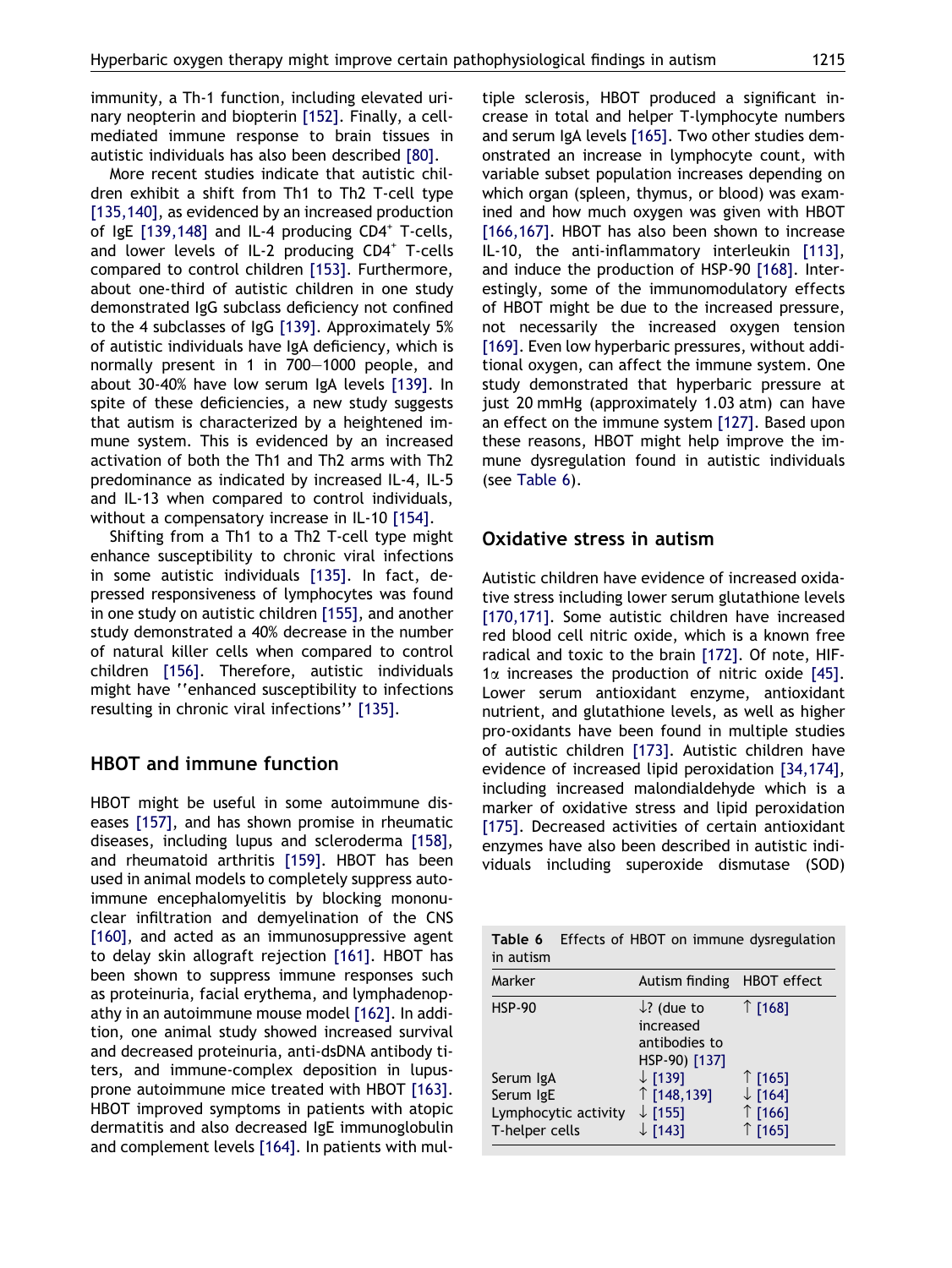[\[176\]](#page-16-0), glutathione peroxidase [\[176\],](#page-16-0) and catalase [\[174\]](#page-16-0). Some autistic children also have decreased activity of paraoxonase, an antioxidant enzyme that prevents lipid oxidation and also detoxifies organophosphates in humans [\[177\]](#page-16-0). The gene for Heat Shock Protein 70 (HSP-70), which protects against oxidative stress, was downregulated in multiple cases of autism [\[178\]](#page-16-0). Antioxidants such as ceruloplasmin [\[175\]](#page-16-0) and zinc [\[179\]](#page-16-0) tend to be lower in autistic patients, and the ratio of copper to zinc is abnormal in many autistic children [\[180\]](#page-16-0). Furthermore, in one study, treatment with antioxidants was shown to raise the levels of reduced glutathione in the serum of autistic children and appeared to improve symptoms [\[170\]](#page-16-0). In another study, the use of antioxidants improved behavior in some autistic children [\[181\]](#page-16-0).

## HBOT and oxidative stress

Concerns have been previously raised that HBOT might increase oxidative stress through the production of reactive oxygen species [\[182\]](#page-17-0). This is a relevant concern because of the increased oxidative stress just described in autistic children. However, oxidative stress from HBOT appears to be less of a concern at pressures under 2.0 atm [\[183\]](#page-17-0) which are often used clinically. Oxidative stress is caused by an imbalance of oxidants and antioxidants. With long-term and repeated administration, HBOT below 2.0 atm can actually decrease oxidative stress [\[184–186\]](#page-17-0) by reducing lipid peroxidation [\[187\],](#page-17-0) and increasing the activity of antioxidant enzymes including SOD [\[185,188\],](#page-17-0) glutathione peroxidase [\[118\]](#page-15-0), catalase [\[189\]](#page-17-0), paraoxonase [\[190\],](#page-17-0) and heme-oxygenase-1 [\[191–193\]](#page-17-0). HBOT has also been shown to increase HSP-70, which protects against oxidative stress [\[194,195\].](#page-17-0) One recent animal study has demonstrated that HBOT can suppress oxidative stress in brain tissues after a stroke [\[196\].](#page-17-0) HBOT also increases zinc, decreases copper [\[185\],](#page-17-0) and increases ceruloplasmin levels [\[197\]](#page-17-0). Thus, HBOT might help improve the oxidative stress found in some autistic individuals (see Table 7).

#### Mitochondrial dysfunction in autism

Lombard hypothesized that autism might be caused by mitochondrial dysfunction [\[199\]](#page-17-0). Several recent case reports supporting this concept have been published including two autistic children with hypotonia, lactic acidosis and abnormal mitochondrial enzyme assays on muscle biopsy [\[200\],](#page-17-0) an autistic child with developmental regression and mitochondrial dysfunction [\[201\],](#page-17-0) and an autistic child with mitochondrial dysfunction [\[202\]](#page-17-0). A larger case series of 12 children with hypotonia, epilepsy, and autism also found mitochondrial dysfunction [\[203\]](#page-17-0). Another study on 100 children with autism suggested mild mitochondrial dysfunction as evidenced by reduced carnitine and pyruvate levels and increased ammonia and alanine levels [\[204\].](#page-17-0) Further research reveals that mitochondrial point mutations might be the cause of autism in some people [\[205\]](#page-17-0). An association between autism and the mitochondrial aspartate/glutamate carrier SLC25A12 gene polymorphism was recently described [\[206\]](#page-17-0) and confirmed [\[207\].](#page-17-0) A mitochondrial A3243G mutation has also been associated with autism [\[208\]](#page-17-0), and both autosomal recessive and maternally inherited mitochondrial defects can cause autism [\[209\].](#page-17-0) Some of the more common blood abnormalities associated with mitochondrial dysfunction include elevated aspartate aminotransferase, creatine kinase, and fasting lactic acid. In one study of 120 autistic children, 7.2%

| Table 7                                                                                                                                                           | Effects of HBOT on measures of oxidative stress in autism                                                                                                                                                                                                                     |                                                                                                                                                                       |                                                                                                                                                                    |
|-------------------------------------------------------------------------------------------------------------------------------------------------------------------|-------------------------------------------------------------------------------------------------------------------------------------------------------------------------------------------------------------------------------------------------------------------------------|-----------------------------------------------------------------------------------------------------------------------------------------------------------------------|--------------------------------------------------------------------------------------------------------------------------------------------------------------------|
| Measure                                                                                                                                                           | Classification                                                                                                                                                                                                                                                                | Autism finding                                                                                                                                                        | HBOT effect                                                                                                                                                        |
| Glutathione peroxidase<br>Superoxide dismutase<br>Heme-oxygenase 1<br>Catalase<br>Paraoxonase<br><b>HSP-70</b><br>Malondialdehyde<br>Ceruloplasmin<br>Glutathione | Antioxidant enzyme<br>Antioxidant enzyme<br>Antioxidant enzyme<br>Antioxidant enzyme<br>Antioxidant enzyme; organophosphate detoxification<br>Cellular protection against oxidative stress<br>Marker of oxidative stress and lipid peroxidation<br>Antioxidant<br>Antioxidant | $\downarrow$ [176]<br>$\downarrow$ [176]<br>$\downarrow$ [174]<br>$\downarrow$ [177,198]<br>$\downarrow$ [178]<br>↑ [175]<br>$\downarrow$ [175]<br>$\downarrow$ [170] | $\uparrow$ [118]<br>$\uparrow$ [118,188,185]<br>↑ [191–193]<br>↑ [189]<br>↑ [190]<br>$\uparrow$ [194,195]<br>$\downarrow$ [118,185]<br>$\uparrow$ [197]<br>↑ [185] |
| Zinc<br>Copper                                                                                                                                                    | Antioxidant<br>Metal                                                                                                                                                                                                                                                          | $\downarrow$ [179]<br>↑ [180]                                                                                                                                         | ↑ [185]<br>$\downarrow$ [185]                                                                                                                                      |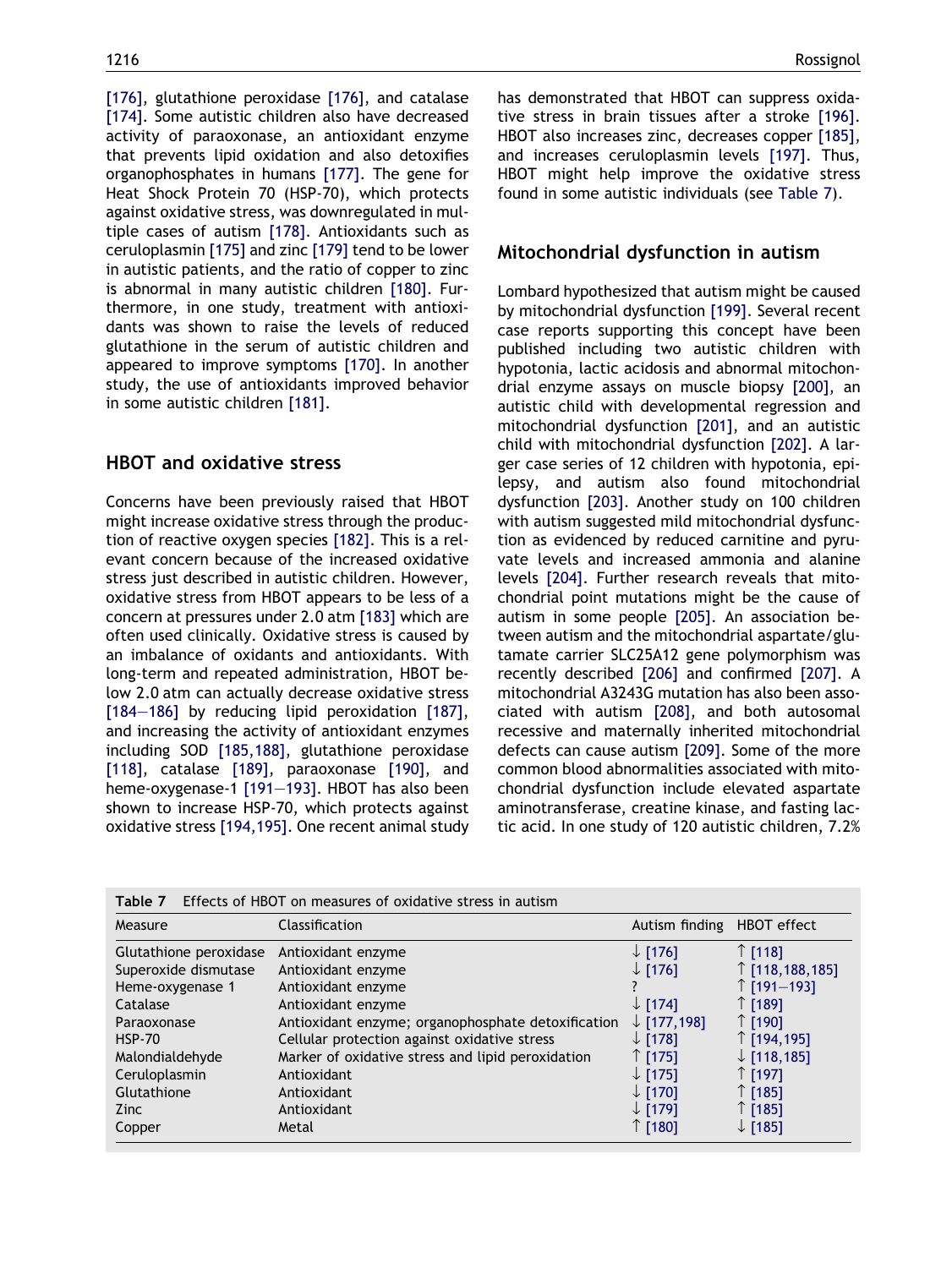had a ''definite mitochondrial respiratory chain disorder'', and plasma lactate levels were elevated in 20% of the children [\[210\].](#page-17-0) In another study of 159 autistic children, compared to 94 control children, autistic children had higher aspartate aminotransferase levels ( $p = 0.00005$ ), and 47% had elevated creatine kinase levels, which might be consistent with relative mitochondrial dysfunction [\[201\].](#page-17-0) Recently, mitochondrial abnormalities were discovered in a mouse model of Rett Syndrome [\[211\]](#page-17-0), a disorder classified as a PDD.

#### HBOT and mitochondrial dysfunction

Hypoxia can impair mitochondrial function [\[212\]](#page-17-0). Since only approximately 0.3% of inhaled oxygen is ultimately delivered to the mitochondria [\[213\]](#page-17-0), increasing the oxygen delivery to dysfunctional mitochondria by HBOT might aid in improving function [\[214,215\].](#page-17-0) In a mouse model with an intrinsic impairment of mitochondrial complex IV, HBOT at 2 atm ''significantly ameliorate[d] mitochondrial dysfunction'' and delayed the onset of motor neuron disease when compared to control mice [\[215\]](#page-17-0). In animals studies, HBOT increased the amount of work done by mitochondria [\[216\]](#page-17-0), improved mitochondrial function after brain injury [\[214\]](#page-17-0), and was shown to ''protect mitochondria from deterioration'' when compared to normal oxygen and pressure [\[217\].](#page-17-0) HBOT also has been shown to increase sperm motility by augmenting mitochondrial oxidative phosphorylation in fructolysis-inhibited sperm cells [\[218\].](#page-18-0) HBOT also prevented apoptosis and improved neurological recovery after cerebral ischemia by opening mitochondrial ATP-sensitive potassium channels [\[61\]](#page-13-0). Finally, HBOT has recently been shown to activate mitochondrial DNA transcription and replication, and increase the biogenesis of mitochondria in the brains of animals [\[219\].](#page-18-0) For these reasons, HBOT might improve the relative mitochondrial dysfunction found in some autistic individuals.

## Neurotransmitter abnormalities in autism

Early childhood is typified by an increased production of serotonin when compared to adulthood; however, one study showed that autistic children synthesized less serotonin during childhood when compared to control children [\[220\]](#page-18-0). Another study demonstrated lower levels of serotonin in both autistic children and their mothers [\[221\].](#page-18-0) Plasma levels of tryptophan, which is the precursor to serotonin, are lower in autistic children compared to control children, and are suggestive of a serotonergic abnormality [\[222\]](#page-18-0). In addition, tryptophan uptake by brain cells as seen on PET scan was less in autistic children compared to control children [\[220\],](#page-18-0) and tryptophan depletion can cause a significant increase in autistic behaviors such as ''whirling, flapping, pacing, banging and hitting self, rocking, and toe walking'' [\[223\]](#page-18-0). Antibodies against cerebral serotonin receptors, which preclude the binding of serotonin, are more common in autistic individuals when compared to control individuals [\[224,225\].](#page-18-0) Selective serotonin reuptake inhibitors (SSRI's) have been shown to be beneficial for obsessive and repetitive behaviors [\[226\].](#page-18-0) In some studies, SSRI's including fluoxetine [\[227\]](#page-18-0), fluvoxamine [\[226\],](#page-18-0) and escitalopram [\[228\]](#page-18-0) have shown benefit for autism.

In addition, some autistic children have evidence of dopamine overactivity, including higher CSF levels of homovanillic acid, the main metabolite of dopamine [\[229\]](#page-18-0). Treatment of autistic children with dopamine agonists has led to worsening of aggression, hyperactivity, and stereotypies [\[230\].](#page-18-0) Dopamine antagonists such as pimozide [\[231\]](#page-18-0) and bromocriptine [\[232\]](#page-18-0) have shown improvements in some autistic children.

## HBOT and neurotransmitter abnormalities

HBOT has also been shown to reduce the uptake of serotonin by pulmonary endothelial cells [\[233,234\]](#page-18-0), and thus might function like an SSRI. In one study, HBOT demonstrated ''antidepressant-like activity'' similar to that seen with some SSRI antidepressants like fluoxetine [\[235\].](#page-18-0) In another study on patients with cluster headaches, HBOT improved pain and was shown to act through serotonergic pathways [\[236\]](#page-18-0). Furthermore, in an animal model, HBOT was shown to decrease the release of dopamine after cerebral injury [\[237\].](#page-18-0) In another animal study, 90% oxygen at room air pressure (1 atm) decreased extracellular dopamine levels in the brain [\[238\]](#page-18-0). Therefore, HBOT might improve the neurotransmitter imbalances found in some autistic individuals.

## Toxin exposure in autism and HBOT

Recent data has shown that organophosphate poisoning can cause atypical autism [\[239\].](#page-18-0) Paraoxonase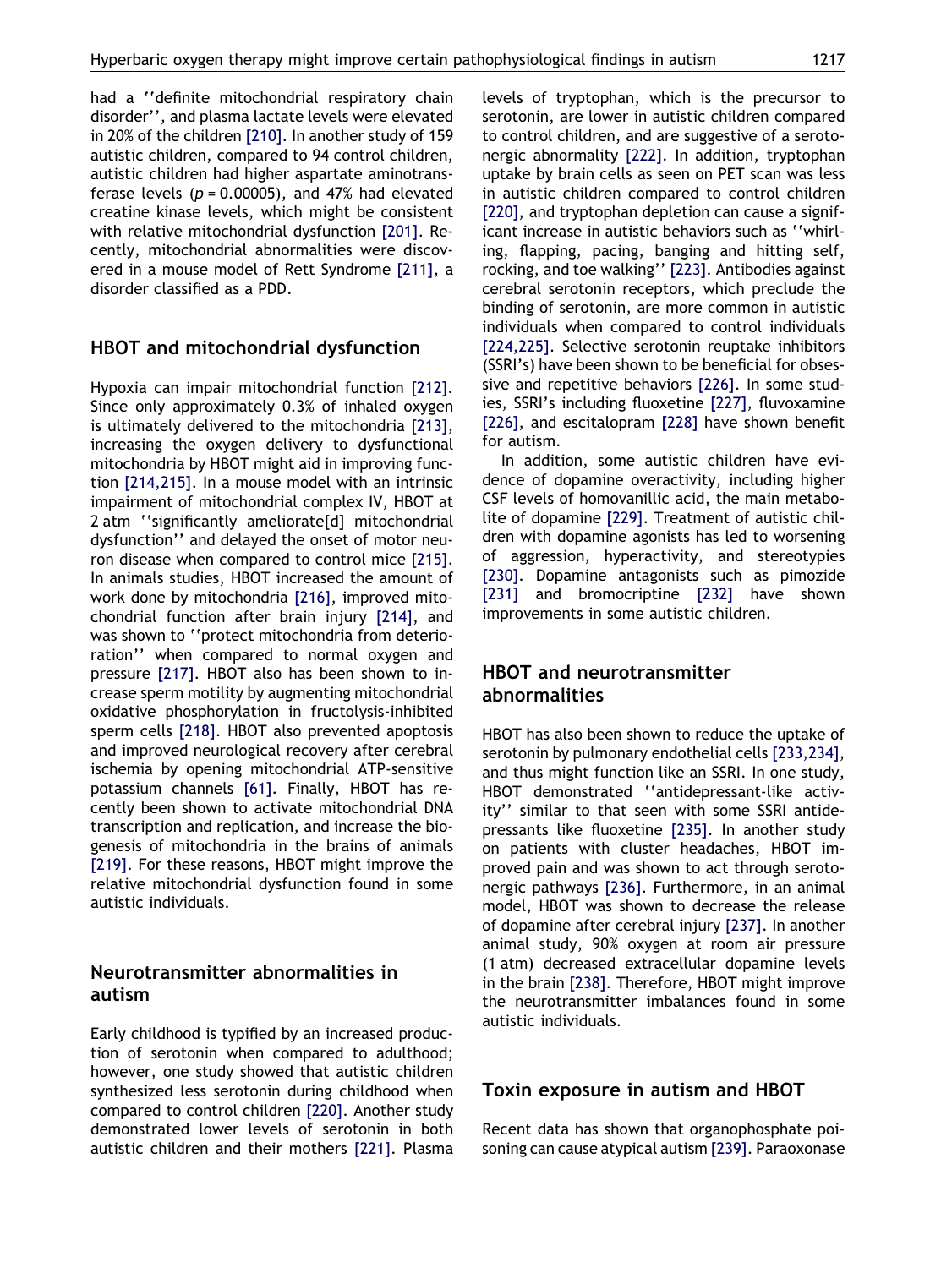is the enzyme responsible for organophosphate detoxification in humans. In North America, autism has been associated with variants in the paraoxonase gene which can decrease the activity of this enzyme by 50 percent [\[177\]](#page-16-0). This was recently confirmed in another study that demonstrated reduced activity of paraoxonase in some autistic children [\[198\].](#page-17-0)

HBOT has been shown to increase the activity of paraoxonase [\[190\]](#page-17-0), and to prevent a decrease in paraoxonase activity normally seen with a high cholesterol diet [\[187\]](#page-17-0). Thus, HBOT might lead to an improved ability to excrete organophosphates in some autistic children by upregulating paraoxonase activity.

## Dysbiosis in autism

Significant alterations in intestinal flora, with increased amounts of Clostridia bacteria [\[240–](#page-18-0) [242\],](#page-18-0) and overgrowth of other abnormal bacteria [\[241\]](#page-18-0), exist in some autistic children when compared to control children. In fact, one author has hypothesized that Clostridia infection in the gut might cause autistic-like symptoms [\[243\].](#page-18-0) Furthermore, treatment of these abnormal gut bacteria with antibiotics has led to improvements of autistic symptoms as measured by a clinical psychologist blinded to the treatment status [\[244\]](#page-18-0). Some autistic children also have overgrowth of yeast, viruses, and parasites in the gut [\[245\]](#page-18-0).

## HBOT and dysbiosis

HBOT has been shown to decrease the amount of abnormal bacteria in the gut and therefore can function as an antibiotic [\[246\]](#page-18-0). In animal studies, HBOT decreased intestinal bacterial colony counts after bacteria overgrowth in the distal ileum associated with bile duct ligation [\[247\].](#page-18-0) HBOT is also bactericidal against many bacteria [\[248\],](#page-18-0) including Pseudomonas [\[249,250\],](#page-18-0) Salmonella and Proteus [\[249\]](#page-18-0), Staphylococcus [\[251\]](#page-18-0), Mycobacterium tuberculosis [\[248\],](#page-18-0) and anaerobic bacteria such as Clostridia [\[252\].](#page-18-0) In addition, the killing of bacteria by phagocytic leukocytes is dependent upon oxygen [\[253\]](#page-18-0), and HBOT has been shown to improve leukocyte phagocytic killing of Staphyloccus aureus in animals [\[254\].](#page-18-0) HBOT has also been shown to inhibit the growth of some yeast [\[255\]](#page-18-0) and to possess virucidal activity against some enveloped viruses [\[256\].](#page-18-0) HBOT also appears to have an antiviral effect against HIV [\[257\]](#page-18-0). In an animal model, HBOT improved symptoms in a virus-induced leukemia

compared to a control group [\[258\].](#page-18-0) HBOT can also kill parasites, including Leishmania amazonensis [\[259\]](#page-18-0). Thus HBOT might lead to an improvement in the dysbiosis found in some autistic children by reducing counts of abnormal pathogens.

## Porphyrin production in autism and HBOT

Children with autism might have impaired production of some porphyrins [\[260\]](#page-19-0) which are involved in the synthesis of heme, which carries oxygen in the body. Therefore, the ability to deliver oxygen on hemoglobin could be compromised in some autistic children [\[261\]](#page-19-0), and HBOT might help overcome this by increasing the amount of oxygen dissolved in plasma.

## Stem cells and HBOT

Recently, HBOT at 2.0 atm was shown to mobilize stem/progenitor cells from the bone marrow of humans into the systemic circulation. Elevations were found in the number of colony-forming cells as demonstrated by an increase in the number of CD34<sup>+</sup> cells by 8-fold after 20 HBOT sessions [\[262\]](#page-19-0). Since stem cells are also produced in the brain, this gives rise to the possibility of neuropoiesis [\[263\]](#page-19-0), which might aid in reversing chronic neurodegenerative disorders. Furthermore, in two human case reports, female bone-marrow-transplant patients received cells from male donors. On autopsy of these females, staining for the male Y-chromosome in their brains demonstrated that male donor stem cells from the bone marrow had crossed into the brain and formed new neurons, astrocytes, and microglia [\[264,265\]](#page-19-0).

## Additional HBOT and future study considerations

#### HBOT pressure considerations

Previous studies have shown improvements of symptoms in children with autism and cerebral palsy (CP) at hyperbaric pressures of 1.3 atm with or without additional oxygen [\[72,73,266\]](#page-14-0). The use of HBOT in children appears generally safe, even at pressures up to 2.0 atm for 2 h per day for 40 sessions [\[267\]](#page-19-0). Many of the potential benefits of HBOT as described above were found in studies at higher hyperbaric pressures. Further study is neces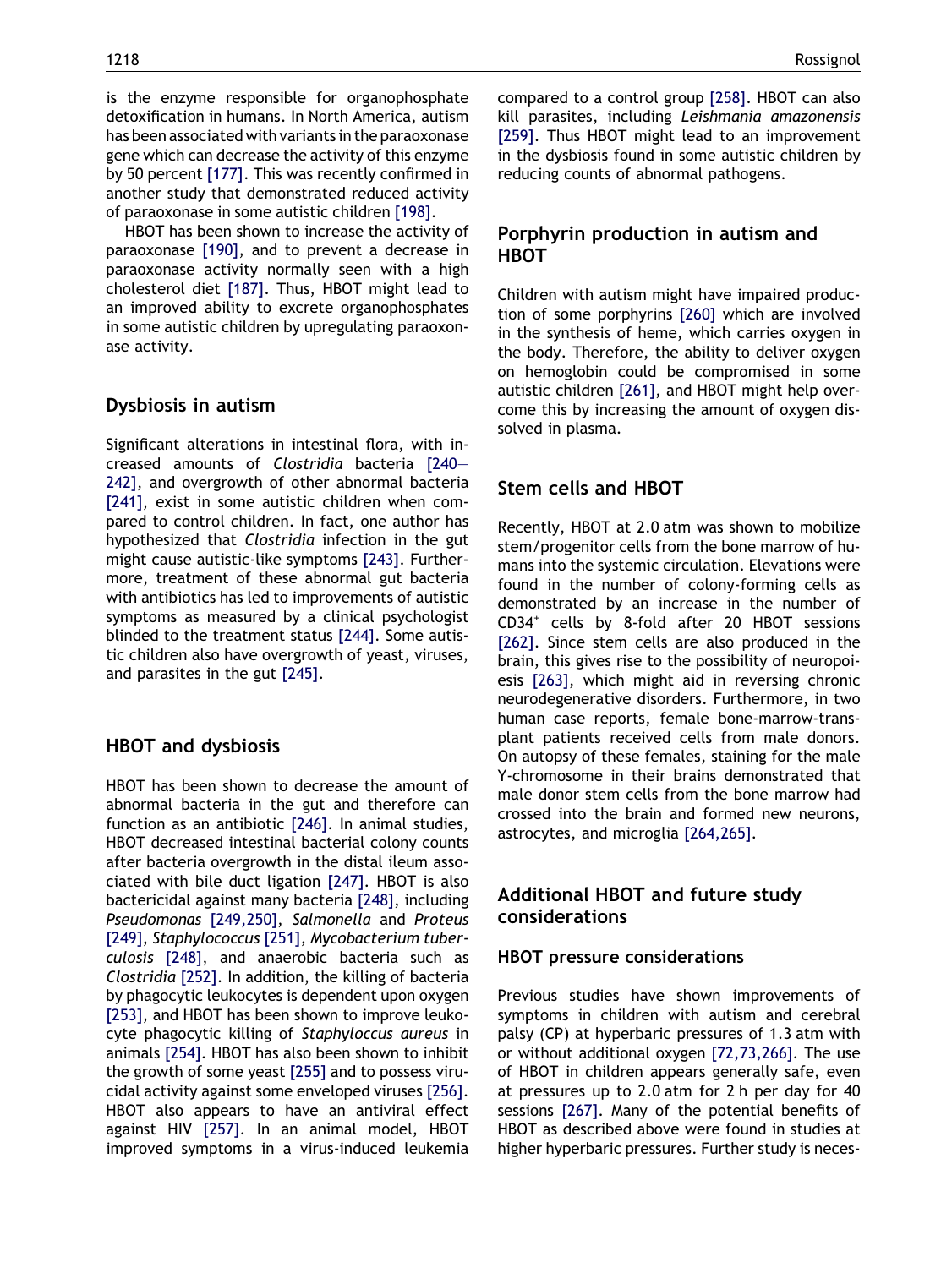sary to determine if these benefits also hold true at the lower hyperbaric pressures (1.3–1.5 atm) commonly being utilized for autistic individuals and to establish the optimal hyperbaric pressure for autism and related disorders.

#### HBOT oxygen concentration considerations

As described above, in one study, the decrease in inflammation with HBOT appeared to be caused by the increased pressure, not necessarily by the increased oxygen tension. In this human study, both HBOT and hyperbaric pressure demonstrated anti-inflammatory activity by inhibiting IFN- $\gamma$  release, whereas 100% oxygen at room air pressure (1 atm) actually increased IFN- $\gamma$  release [\[128\]](#page-15-0). Further study is needed to verify this finding, to determine if this phenomenon equally applies to the other noted benefits of HBOT, to better understand the mechanisms of action of HBOT, and to determine the optimal oxygen concentration for use in autistic individuals.

#### HBOT session count considerations

The number of HBOT sessions needed to produce full clinical improvements is unclear. In one study combining the use of SPECT and HBOT, an average of 70 treatments was needed to show a significant increase in cerebral blood oxygenation and metabolism in patients with chronic neurological disorders including CP, stroke, and traumatic brain injury. Of note, the rate of improvement in cerebral blood oxygenation and metabolism was more profound during the last 35 HBOT sessions when compared to the first 35 [\[74\]](#page-14-0). In another study of children with CP using HBOT at 1.7 atm, serial functional measurements after 40 and 80 HBOT sessions showed continuing objective improvements including a decrease in the total time of custodial care and improved gross motor function. At the end of 80 treatments, children in the study were continuing to improve, and the authors noted that the optimal number of treatments could not be determined as it appeared that further HBOT sessions would yield additional improvements [\[268\].](#page-19-0) Further study is needed to clarify the optimal number of HBOT sessions for autistic individuals.

#### Pathophysiology as a primary acceptance criterion for HBOT

HBOT has been used by the Navy since 1943 for air embolism and decompression sickness, two indications that are widely accepted. However, no prospective, double-blind, placebo-controlled trials have been performed on these 2 indications; rather, the use of HBOT is justified based upon the underlying pathophysiology of these 2 conditions and the mechanism of action of HBOT [\[68\]](#page-13-0). The use of HBOT for autism is considered ''offlabel'' [\[269\]](#page-19-0). However, examining the pathophysiology of autism continues to indicate that HBOT might be effective for treating autism [\[270\].](#page-19-0) Several studies on the use of HBOT in autism are currently underway and early results are promising. It is hoped that a clearer understanding of the potential benefits of HBOT in treating the common symptoms of autism will spur other researchers to investigate the use of HBOT in autistic individuals.

## **Conclusions**

Numerous studies of autistic individuals have revealed evidence of cerebral hypoperfusion, neuroinflammation and gastrointestinal inflammation, immune dysregulation, oxidative stress, relative mitochondrial dysfunction, neurotransmitter abnormalities, impaired detoxification of toxins, dysbiosis, and impaired production of porphyrins. HBOT has been shown to increase oxygen delivery to hypoperfused or hypoxic tissues, decrease inflammation and oxidative stress, and increase the production of mitochondria and the number of circulating stem cells. HBOT might also improve the immune dysfunction, neurotransmitter abnormalities, and dysbiosis specifically found in autistic individuals. Further studies are necessary to test this hypothesis and are currently underway. The possible effects of HBOT on autism are summarized in Table 8.

Table 8 Summary of the proposed HBOT effects on the pathophysiology found in autism

| Problem                        | Autism<br>finding | HBOT<br>effect |
|--------------------------------|-------------------|----------------|
| Cerebral perfusion             |                   |                |
| Neuroinflammation inflammation |                   |                |
| Gastrointestinal inflammation  |                   |                |
| Immune dysregulation           |                   |                |
| Oxidative stress               |                   |                |
| Mitochondrial function         |                   |                |
| Neurotransmitter abnormalities |                   |                |
| Detoxification enzyme function |                   |                |
| <b>Dysbiosis</b>               |                   |                |
| Porphyrin production           |                   |                |
| Circulating stem cells         |                   |                |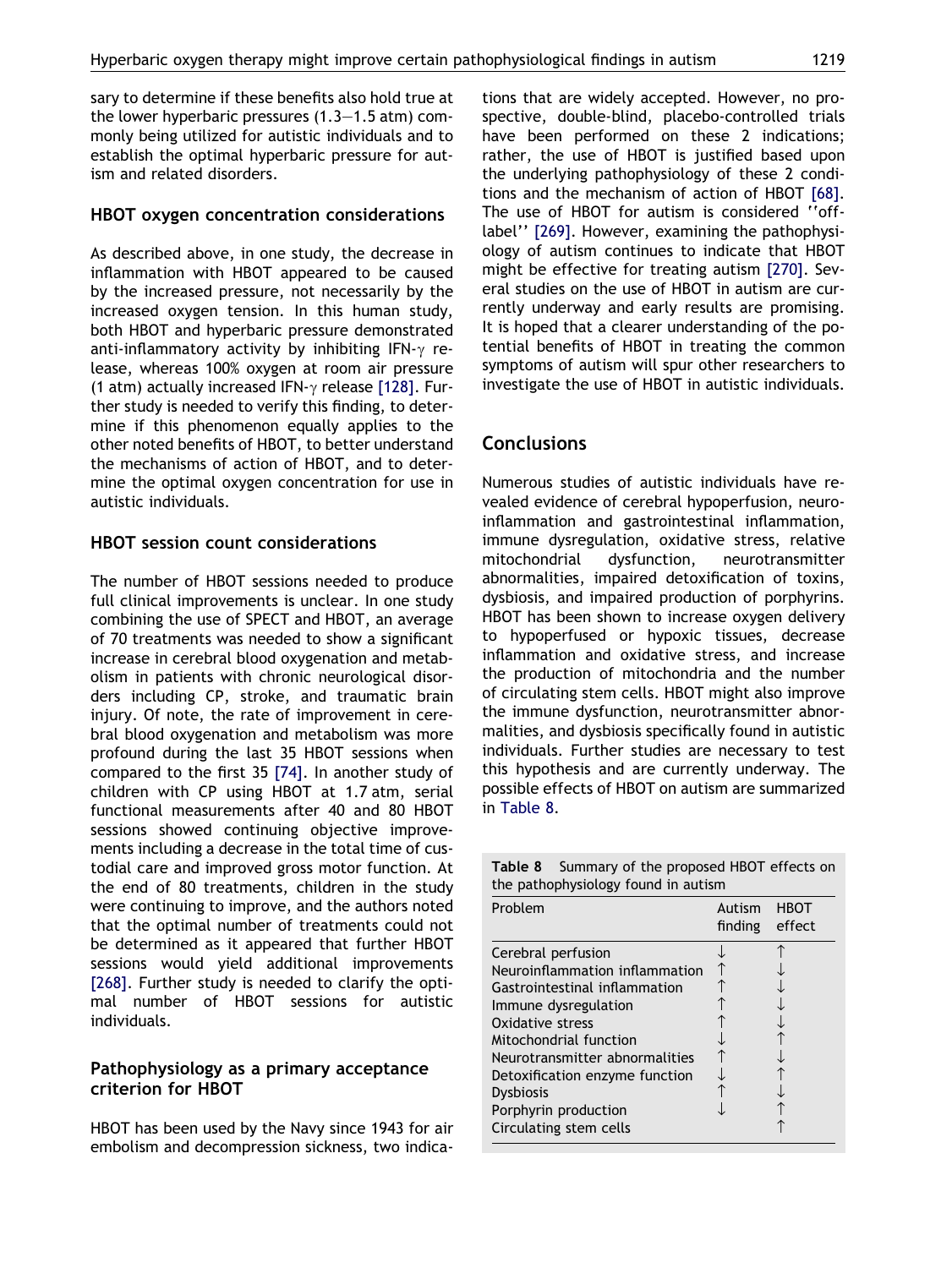#### <span id="page-12-0"></span>Acknowledgement

The author thanks Mr. Michael Haynes for reviewing this manuscript and offering editorial advice.

#### References

- [1] Singh N. (contact). Press release: CDC launches ''Learn the signs. Act early.'' Campaign. <http://www.cdc.gov>/ od/oc/media/pressrel/r050222.htm. February 22, 2005 [accessed 9.5.06].
- [2] Baird G, Simonoff E, Pickles A, et al. Prevalence of disorders of the autism spectrum in a population cohort of children in South Thames: the special needs and autism project (SNAP). Lancet 2006;368(9531):210–5.
- [3] Shaul M. (contact). GAO-05-220. United States Government Accountability Office. Report to the chairman and ranking minority member, subcommittee on human rights and wellness, committee on government reform, house of representatives. Special education: children with autism. [http://www.gao.gov/](http://www.gao.gov)new.items/d05220.pdf. January 2005 [accessed 9.5.06].
- [4] Kanner L. Autistic disturbances of affective contact. Nervous Child 1943;2:217–50.
- [5] London EA. The environment as an etiologic factor in autism: a new direction for research. Environ Health Perspect 2000;108(S3):401–4.
- [6] Baird G, Cass H, Slonims V. Diagnosis of autism. BMJ 2003;327(7413):488–93.
- [7] Klauck SM. Genetics of autism spectrum disorder. Eur J Hum Genet 2006;14(6):714–20.
- [8] Charman T, Taylor E, Drew A, Cockerill H, Brown JA, Baird G. Outcome at 7 years of children diagnosed with autism at age 2: predictive validity of assessments conducted at 2 and 3 years of age and pattern of symptom change over time. J Child Psychol Psychiatry 2005;46(5):500–13.
- [9] Lord C, Risi S, DiLavore PS, Shulman C, Thurm A, Pickles A. Autism for 2 to 9 years of age. Arch Gen Psychiatry 2006;63(6):694–701.
- [10] Ryu YH, Lee JD, Yoon PH, Kim DI, Lee HB, Shin YJ. Perfusion impairments in infantile autism on technetium-99m ethyl cysteinate dimer brain single-photon emission tomography: comparison with findings on magnetic resonance imaging. Eur J Nucl Med 1999;26(3):253–9.
- [11] Wilcox J, Tsuang MT, Ledger E, Algeo J, Schnurr T. Brain perfusion in autism varies with age. Neuropsychobiology 2002;46(1):13–6.
- [12] Chiron C, Leboyer M, Leon F, Jambaque I, Nuttin C, Syrota A. SPECT of the brain in childhood autism: evidence for a lack of normal hemispheric asymmetry. Dev Med Child Neurol 1995;37(10):849–60.
- [13] Starkstein SE, Vazquez S, Vrancic D, et al. SPECT findings in mentally retarded autistic individuals. J Neuropsychiatry Clin Neurosci 2000;12(3):370–5.
- [14] Mountz JM, Tolbert LC, Lill DW, Katholi CR, Liu HG. Functional deficits in autistic disorder: characterization by technetium-99m-HMPAO and SPECT. J Nucl Med 1995;36(7):1156–62.
- [15] Ohnishi T, Matsuda H, Hashimoto T, et al. Abnormal regional cerebral blood flow in childhood autism. Brain 2000;123(Pt9):1838–44.
- [16] George MS, Costa DC, Kouris K, Ring HA, Ell PJ. Cerebral blood flow abnormalities in adults with infantile autism. J Nerv Ment Dis 1992;180(7):413–7.
- [17] Boddaert N, Zilbovicius M. Functional neuroimaging and childhood autism. Pediatr Radiol 2002;32(1):1–7.
- [18] Zilbovicius M, Boddaert N, Belin P, et al. Temporal lobe dysfunction in childhood autism: a PET study. Am J Psychiatry 2000;157(12):1988–93.
- [19] Kaya M, Karasalihoglu S, Ustun F, et al. The relationship between 99mTc-HMPAO brain SPECT and the scores of real life rating scale in autistic children. Brain Dev 2002;24(2):77–81.
- [20] Hashimoto T, Sasaki M, Fukumizu M, Hanaoka S, Sugai K, Matsuda H. Single-photon emission computed tomography of the brain in autism: effect of the developmental level. Pediatr Neurol 2000;23(5):416–20.
- [21] Gillberg IC, Bjure J, Uvebrant P, Vestergren E, Gillberg C. SPECT (single photon emission computed tomography) in 31 children and adolescents with autism and autismlike conditions. Eur Child Adolesc Psychiatry 1993;2(1): 50–9.
- [22] Boddaert N, Chabane N, Belin P, et al. Perception of complex sounds in autism: abnormal auditory cortical processing in children. Am J Psychiatry 2004;161(11): 2117–20.
- [23] Ito H, Mori K, Hashimoto T, et al. Findings of brain 99mTc-ECD SPECT in high-functioning autism-3-dimensional stereotactic ROI template analysis of brain SPECT. J Med Invest 2005;52(1–2):49–56.
- [24] Critchley HD, Daly EM, Bullmore ET, et al. The functional neuroanatomy of social behaviour: changes in cerebral blood flow when people with autistic disorder process facial expressions. Brain 2000;123(Pt11):2203–12.
- [25] Pierce K, Haist F, Sedaghat F, Courchesne E. The brain response to personally familiar faces in autism: findings of fusiform activity and beyond. Brain 2004;127(Pt12): 2703–16.
- [26] Allen G, Courchesne E. Differential effects of developmental cerebellar abnormality on cognitive and motor functions in the cerebellum: an fMRI study of autism. Am J Psychiatry 2003;160(2):262–73.
- [27] Muller RA, Behen ME, Rothermel RD, et al. Brain mapping of language and auditory perception in high-functioning autistic adults: a PET study. J Autism Dev Disord 1999;29(1):19–31.
- [28] Bruneau N, Dourneau MC, Garreau B, Pourcelot L, Lelord G. Blood flow response to auditory stimulations in normal, mentally retarded, and autistic children: a preliminary transcranial Doppler ultrasonographic study of the middle cerebral arteries. Biol Psychiatry 1992;32(8):691–9.
- [29] Fox PT, Raichle ME. Focal physiological uncoupling of cerebral blood flow and oxidative metabolism during somatosensory stimulation in human subjects. Proc Natl Acad Sci USA 1986;83(4):1140–4.
- [30] Parri R, Crunelli V. An astrocyte bridge from synapse to blood flow. Nat Neurosci 2003;6(1):5–6.
- [31] Vargas DL, Nascimbene C, Krishnan C, Zimmerman AW, Pardo CA. Neuroglial activation and neuroinflammation in the brain of patients with autism. Ann Neurol 2005;57(1):67–81.
- [32] Ming X, Stein TP, Brimacombe M, Johnson WG, Lambert GH, Wagner GC. Increased excretion of a lipid peroxidation biomarker in autism. Prostaglandins Leukot Essent Fatty Acids 2005;73(5):379–84.
- [33] Pratico D, Lawson JA, Rokach J, FitzGerald GA. The isoprostanes in biology and medicine. Trends Endocrinol Metab 2001;12(6):243–7.
- [34] Yao Y, Walsh WJ, McGinnis WR, Pratico D. Altered vascular phenotype in autism: correlation with oxidative stress. Arch Neurol 2006;63(8):1161–4.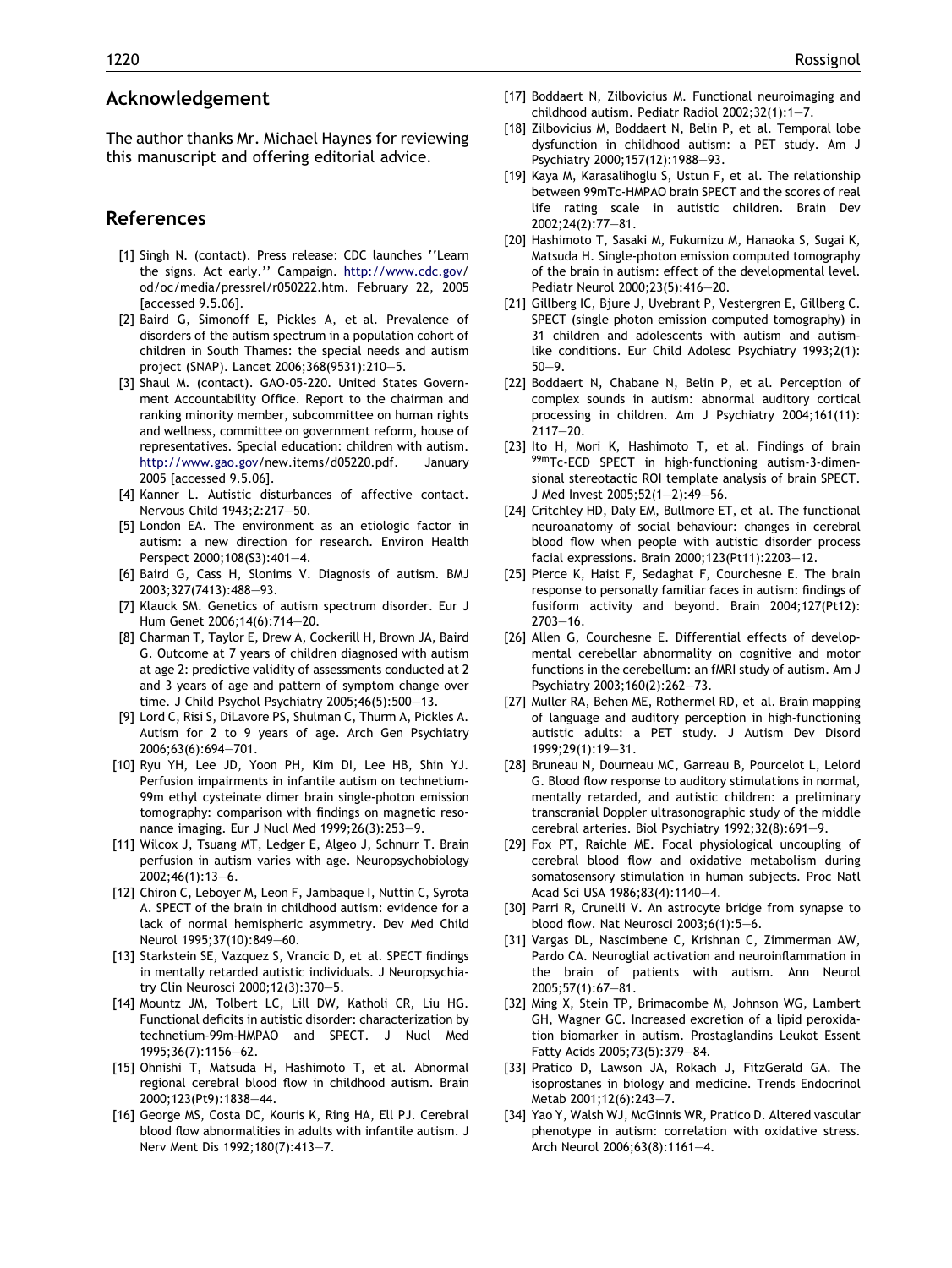- <span id="page-13-0"></span>[35] Lu DY, Liou HC, Tang CH, Fu WM, Hypoxia-induced iNOS expression in microglia is regulated by the PI3-kinase/Akt/ mTOR signaling pathway and activation of hypoxia inducible factor-1a. Biochem Pharmacol 2006. [doi:10.1016/](http://dx.doi.org/10.1016/j.bcp.2006.06.038) [j.bcp.2006.06.038](http://dx.doi.org/10.1016/j.bcp.2006.06.038), in press.
- [36] Ichiyama T, Nishikawa M, Hayashi T, Koga M, Tashiro N, Furukawa S. Cerebral hypoperfusion during acute Kawasaki Disease. Stroke 1998;29(7):1320–1.
- [37] Huang WS, Chiu PY, Tsai CH, Kao A, Lee CC. Objective evidence of abnormal regional cerebral blood flow in patients with systemic lupus erythematosus on Tc-99m ECD brain SPECT. Rheumatol Int 2002;22(5):178–81.
- [38] Postiglione A, De Chiara S, Soricelli A, et al. Alterations of cerebral blood flow and antiphospholipid antibodies in patients with systemic lupus erythematosus. Int J Clin Lab Res 1998;28(1):34–8.
- [39] Lass P, Krajka-Lauer J, Homziuk M, et al. Cerebral blood flow in Sjögren's syndrome using 99Tcm-HMPAO brain SPET. Nucl Med Commun 2000;21(1):31–5.
- [40] Caca I, Nazaroglu H, Unlu K, Cakmak SS, Ari S, Sakalar YB. Color Doppler imaging of ocular hemodynamic changes in Behcet's disease. Jpn J Ophthalmol  $2004;48(2):101-5$ .
- [41] Wakamoto H, Ohta M, Nakano N, Kunisue K. SPECT in focal enterovirus encephalitis: evidence for local cerebral vasculitis. Pediatr Neurol 2000;23(5):429–31.
- [42] Nishikawa M, Matsubara T, Yoshitomi T, Ichiyama T, Hayashi T, Furukawa S. Abnormalities of brain perfusion in echovirus type 30 meningitis. J Neurol Sci 2000;179  $(51-2):122-6.$
- [43] Mathieu A, Sanna G, Mameli A, et al. Sustained normalization of cerebral blood-flow after iloprost therapy in a patient with neuropsychiatric systemic lupus erythematosus. Lupus 2002;11(1):52–6.
- [44] Liu FY, Huang WS, Kao CH, Yen RF, Wang JJ, Ho ST. Usefulness of Tc-99m ECD brain SPECT to evaluate the effects of methylprednisolone pulse therapy in lupus erythematosus with brain involvement: a preliminary report. Rheumatol Int 2003;23(4):182–5.
- [45] Nathan C. Immunology: oxygen and the inflammatory cell. Nature 2003;422(6933):675–6.
- [46] Cramer T, Yamanishi Y, Clausen BE, et al. HIF-1 $\alpha$  Is Essential for Myeloid Cell-Mediated Inflammation. Cell 2003;112(5):645–57.
- [47] Cramer T, Johnson RS. A novel role for the hypoxia inducible transcription factor HIF-1a: critical regulation of inflammatory cell function. Cell Cycle 2003;2(3):192–3.
- [48] Ryan HE, Lo J, Johnson RS. HIF-1 $\alpha$  is required for solid tumor formation and embryonic vascularization. EMBO J 1998;17(11):3005–15.
- [49] Lu G, Qian X, Berezin I, Telford GL, Huizinga JD, Sarna SK. Inflammation modulates in vitro colonic myoelectric and contractile activity and interstitial cells of Cajal. Am J Physiol 1997;273(6 Pt 1):G1233–45.
- [50] Ishii Y, Ushida T, Tateishi T, Shimojo H, Miyanaga Y. Effects of different exposures of hyperbaric oxygen on ligament healing in rats. J Orthop Res 2002;20(2): 353–6.
- [51] Harrison DK, Abbot NC, Carnochan FM, Beck JS, James PB, McCollum PT. Protective regulation of oxygen uptake as a result of reduced oxygen extraction during chronic inflammation. Adv Exp Med Biol 1994;345:789–96.
- [52] Van de Veire NR, De Winter O, Philippe J, et al. Maximum oxygen uptake at peak exercise in elderly patients with coronary artery disease and preserved left ventricular function: the role of inflammation on top of tissue Doppler-derived systolic and diastolic function. Am Heart J 2006;152(2):297e.1–7.
- [53] Suematsu M, Schmid-Schonbein GW, Chavez-Chavez RH, et al. In vivo visualization of oxidative changes in microvessels during neutrophil activation. Am J Physiol 1993;264(3Pt2):H881–91.
- [54] Miljkovic-Lolic M, Silbergleit R, Fiskum G, Rosenthal RE. Neuroprotective effects of hyperbaric oxygen treatment in experimental focal cerebral ischemia are associated with reduced brain leukocyte myeloperoxidase activity. Brain Res 2003;971(1):90–4.
- [55] Sheffield PJ, Davis JC. Application of hyperbaric oxygen therapy in a case of prolonged cerebral hypoxia following rapid decompression. Aviat Space Environ Med 1976;47(7): 759–62.
- [56] Neubauer RA, James P. Cerebral oxygenation and the recoverable brain. Neurol Res 1998;20(Suppl. 1):S33–6.
- [57] Al-Waili NS, Butler GJ. Effects of hyperbaric oxygen on inflammatory response to wound and trauma: possible mechanism of action. Scientific World J 2006;6:425–41.
- [58] Banasiak KJ, Xia Y, Haddad GG. Mechanisms underlying hypoxia-induced neuronal apoptosis. Prog Neurobiol 2000;62(3):215–49.
- [59] Carmeliet P, Dor Y, Herbert JM, et al. Role of HIF-1alpha in hypoxia-mediated apoptosis, cell proliferation and tumour angiogenesis. Nature 1998;394(6692):485–90.
- [60] Ostrowski RP, Colohan AR, Zhang JH. Mechanisms of hyperbaric oxygen-induced neuroprotection in a rat model of subarachnoid hemorrhage. J Cereb Blood Flow Metab 2005;25(5):554–71.
- [61] Lou M, Chen Y, Ding M, Eschenfelder CC, Deuschl G. Involvement of the mitochondrial ATP-sensitive potassium channel in the neuroprotective effect of hyperbaric oxygenation after cerebral ischemia. Brain Res Bull 2006;69(2):109–16.
- [62] Wada K, Miyazawa T, Nomura N, et al. Mn-SOD and Bcl-2 expression after repeated hyperbaric oxygenation. Acta Neurochir Suppl 2000;76:285–90.
- [63] Fatemi SH, Stary JM, Halt AR, Realmuto GR. Dysregulation of reelin and Bcl-2 proteins in autistic cerebellum. J Autism Dev Disord 2001;31(6):529–35.
- [64] Atochin DN, Fisher D, Demchenko IT, Thom SR. Neutrophil sequestration and the effect of hyperbaric oxygen in a rat model of temporary middle cerebral artery occlusion. Undersea Hyperb Med 2000;27(4):185–90.
- [65] Vlodavsky E, Palzur E, Soustiel JF. Hyperbaric oxygen therapy reduces neuroinflammation and expression of matrix meralloproteinase-9 in the rat model of traumatic brain injury. Neuropathol Appl Neurobiol 2006;32(1): 40–50.
- [66] Thom SR. Effects of hyperoxia on neutrophil adhesion. Undersea Hyperb Med 2004;31(1):123–31.
- [67] Zamboni WA, Roth AC, Russell RC, Graham B, Suchy H, Kucan JO. Morphologic analysis of the microcirculation during reperfusion of ischemic skeletal muscle and the effect of hyperbaric oxygen. Plast Reconstr Surg 1993;91(6):1110–23.
- [68] Williams RL. Hyperbaric oxygen therapy and the diabetic foot. J Am Podiatr Med Assoc 1997;87(6):279–92.
- [69] Efrati S, Bergan J, Fishlev G, Tishler M, Golik A, Gall N. Hyperbaric oxygen therapy for nonhealing vasculitic ulcers. Clin Dermatol, in press. [doi:10.1111/j.1365-](http://dx.doi.org/10.1111/j.1365-2230.2006.02240.x) [2230.2006.02240.x.](http://dx.doi.org/10.1111/j.1365-2230.2006.02240.x)
- [70] Stoller KP. Quantification of neurocognitive changes before, during, and after hyperbaric oxygen therapy in a case of fetal alcohol syndrome. Pediatrics 2005;116(4): e586–91.
- [71] Montgomery D, Goldberg J, Amar M, et al. Effects of hyperbaric oxygen therapy on children with spastic diplegic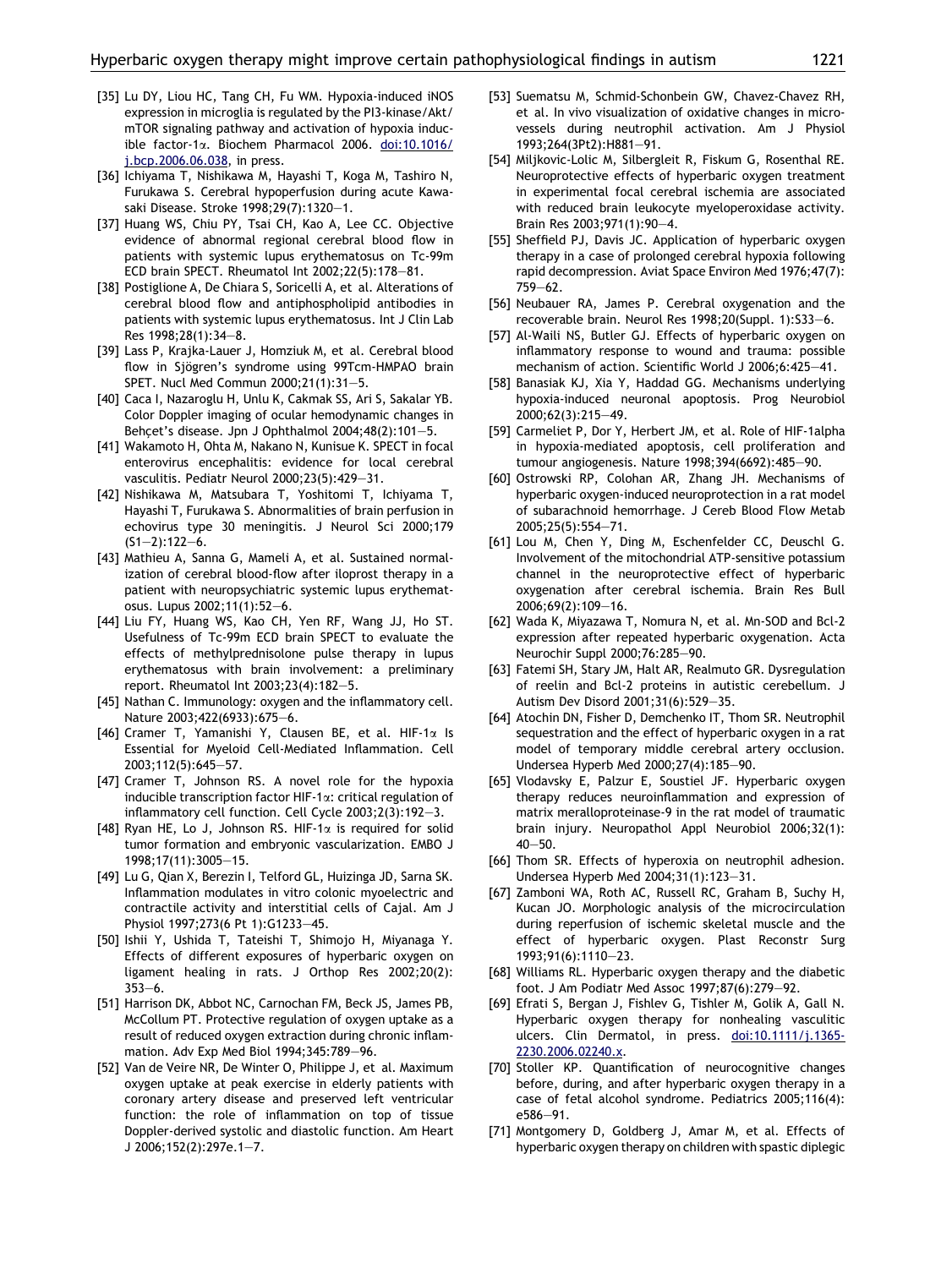cerebral palsy: a pilot project. Undersea Hyperb Med 1999;26(4):235–42.

- <span id="page-14-0"></span>[72] Collet JP, Vanasse M, Marois P, et al. Hyperbaric oxygen for children with cerebral palsy: a randomised multicentre trial. Lancet 2001;357(9256):582–6.
- [73] Heuser G, Heuser SA, Rodelander D, Aguilera O, Uszler M. Treatment of neurologically impaired adults and children with ''mild'' hyperbaric oxygenation (1.3 ATM and 24% oxygen). In: Joiner JT, editor. Hyperbaric oxygenation for cerebral palsy and the brain-injured child. Flagstaff Arizona: Best Publications; 2002. p. 109–15.
- [74] Golden ZL, Neubauer R, Golden CJ, Greene L, Marsh J, Mleko A. Improvement in cerebral metabolism in chronic brain injury after hyperbaric oxygen therapy. Int J Neurosci 2002;112(2):119–31.
- [75] Rockswold GL, Ford SE, Anderson DC, Bergman TA, Sherman RE. Results of a prospective randomized trial for the treatment of severely brain-injured patients with hyperbaric oxygen. J Neurosurg 1992;76(6):929–34.
- [76] Nighoghossian N, Trouillas P, Adeleine P, Salord F. Hyperbaric oxygen in the treatment of acute ischemic stroke. Stroke 1995;26:1369–72.
- [77] Ersoz G, Ocakcioglu B, Bastug M, Ficicilar H, Yavuzer S. Platelet aggregation and release function in hyperbaric oxygenation. Undersea Hyperb Med 1998;25(4): 229–32.
- [78] Pardo CA, Vargas DL, Zimmerman AW. Immunity, neuroglia and neuroinflammation in autism. Int Rev Psychiatry 2005;17(6):485–95.
- [79] Laurence JA, Fatemi SH. Glial fibrillary acidic protein is elevated in superior frontal, parietal and cerebellar cortices of autistic subjects. Cerebellum 2005;4(3):  $206 - 10.$
- [80] Weizman A, Wiezman R, Szekely GA, Wijsenbeek H, Livni E. Abnormal immune response to brain tissue antigen in the syndrome of autism. Am J Psychiatry 1982;139(11): 1462–5.
- [81] Ahlsen G, Rosengren L, Belfrage M, et al. Glial fibrillary acidic protein in the cerebrospinal fluid of children with autism and other neuropsychiatric disorders. Biol Psychiatry 1993;33(10):734–43.
- [82] Singh VK, Warren R, Averett R, Ghaziuddin M. Circulating autoantibodies to neuronal and glial filament proteins in autism. Pediatr Neurol 1997;17(1):88–90.
- [83] Singer HS, Morris CM, Williams PN, Yoon DY, Hong JJ, Zimmerman AW. Antibrain antibodies in children with autism and their unaffected siblings. J Neuroimmunol 2006;178(1–2):149–55.
- [84] Connolly AM, Chez MG, Pestronk A, Arnold ST, Mehta S, Deuel RK. Serum autoantibodies to brain in Landau-Kleffner variant, autism, and other neurologic disorders. J Pediatr 1999;134(5):607–13.
- [85] Vojdani A, Campbell AW, Anyanwu E, Kashanian A, Bock K, Vojdani E. Antibodies to neuron-specific antigens in children with autism: possible cross-reaction with encephalitogenic proteins from milk, Chlamydia pneumoniae and Streptococcus group A. J Neuroimmunol 2002;129(1–2): 168–77.
- [86] Vojdani A, O'Bryan T, Green JA, et al. Immune response to dietary proteins, gliadin and cerebellar peptides in children with autism. Nutr Neurosci 2004;7(3):151–61.
- [87] Singh VK, Lin SX, Newell E, Nelson C. Abnormal measlesmump-rubella antibodies and CNS autoimmunity in children with autism. J Biomed Sci 2002;9(4):359–64.
- [88] Singh VK, Warren RP, Odell JD, Warren WL, Cole P. Antibodies to myelin basic protein in children with autistic behavior. Brain Behav Immun 1993;7(1):97–103.
- [89] Singh VK, Rivas WH. Prevalence of serum antibodies to caudate nucleus in autistic children. Neurosci Lett 2004;355(1–2):53–6.
- [90] Connolly AM, Chez M, Streif EM, et al. Brain-derived neurotrophic factor and autoantibodies to neural antigens in sera of children with autistic disorders, Landau-Kleffner syndrome, and epilepsy. Biol Psychiatry 2006;59(4): 354–63.
- [91] Dalton P, Deacon R, Blamire A, et al. Maternal neuronal antibodies associated with autism and a language disorder. Ann Neurol 2003;53(4):533–7.
- [92] Wakefield AJ, Ashwood P, Limb K, Anthony A. The significance of ileo-colonic lymphoid nodular hyperplasia in children with autistic spectrum disorder. Eur J Gastroenterol Hepatol 2005;17(8):827–36.
- [93] Uhlmann V, Martin CM, Sheils O, et al. Potential viral pathogenic mechanism for new variant inflammatory bowel disease. J Clin Pathol: Mol Pathol 2002;55(2): 84–90.
- [94] Furlano RI, Anthony A, Day R, et al. Colonic CD8 and gamma delta T-cell infiltration with epithelial damage in children with autism. J Pediatr 2001;138(3):366–72.
- [95] Balzola F, Barbon V, Repici A, et al. Panenteric IBD-like disease in a patient with regressive autism shown for the first time by the wireless capsule enteroscopy: another piece in the jigsaw of this gut-brain syndrome? Am J Gastroenterol 2005;100(4):979–81.
- [96] Torrente F, Ashwood P, Day R, et al. Small intestinal enteropathy with epithelial IgG and complement deposition in children with regressive autism. Mol Psychiatry 2002;7(4):375–82.
- [97] Ashwood P, Anthony A, Torrente F, Wakefield AJ. Spontaneous mucosal lymphocyte cytokine profiles in children with autism and gastrointestinal symptoms: mucosal immune activation and reduced counter regulatory interleukin-10. J Clin Immunol 2004;24(6):664–73.
- [98] Ashwood P, Anthony A, Pellicer AA, Torrente F, Walker-Smith JA, Wakefield AJ. Intestinal lymphocyte populations in children with regressive autism: evidence for extensive mucosal immunopathology. J Clin Immunol 2003;23(6): 504–17.
- [99] Vojdani A, Pangborn JB, Vojdani E, Cooper EL. Infections, toxic chemicals and dietary peptides binding to lymphocyte receptors and tissue enzymes are major instigators of autoimmunity in autism. Int J Immunopathol Pharmacol 2003;16(3):189–99.
- [100] Jyonouchi H, Sun S, Le H. Proinflammatory and regulatory cytokine production associated with innate and adaptive immune responses in children with autism spectrum disorders and developmental regression. J Neuroimmunol 2001;120(1–2):170–9.
- [101] Becker KG, Freidlin B, Simon RM. Comparative genomics of autism, Tourette syndrome and autoimmune/inflammatory disorders. [http://www.grc.nia.nih.gov/](http://www.grc.nia.nih.gov)branches/ rrb/dna/pubs/cgoatad.pdf. April 23, 2003 [accessed 9.26.06].
- [102] Wakefield AJ, Puleston JM, Montgomery SM, Anthony A, O'Leary JJ, Murch SH. Review article: the concept of entero-colonic encephalopathy, autism and opioid receptor ligands. Aliment Pharmacol Ther 2002;16(4):663–74.
- [103] Shenoy S, Arnold S, Chatila T. Response to steroid therapy in autism secondary to autoimmune lymphoproliferative syndrome. J Pediatr 2000;136(5):682–7.
- [104] Stefanatos GA, Grover W, Geller E. Case study: corticosteroid treatment of language regression in pervasive developmental disorder. J Am Acad Child Adolesc Psychiatry 1995;34(8):1107–11.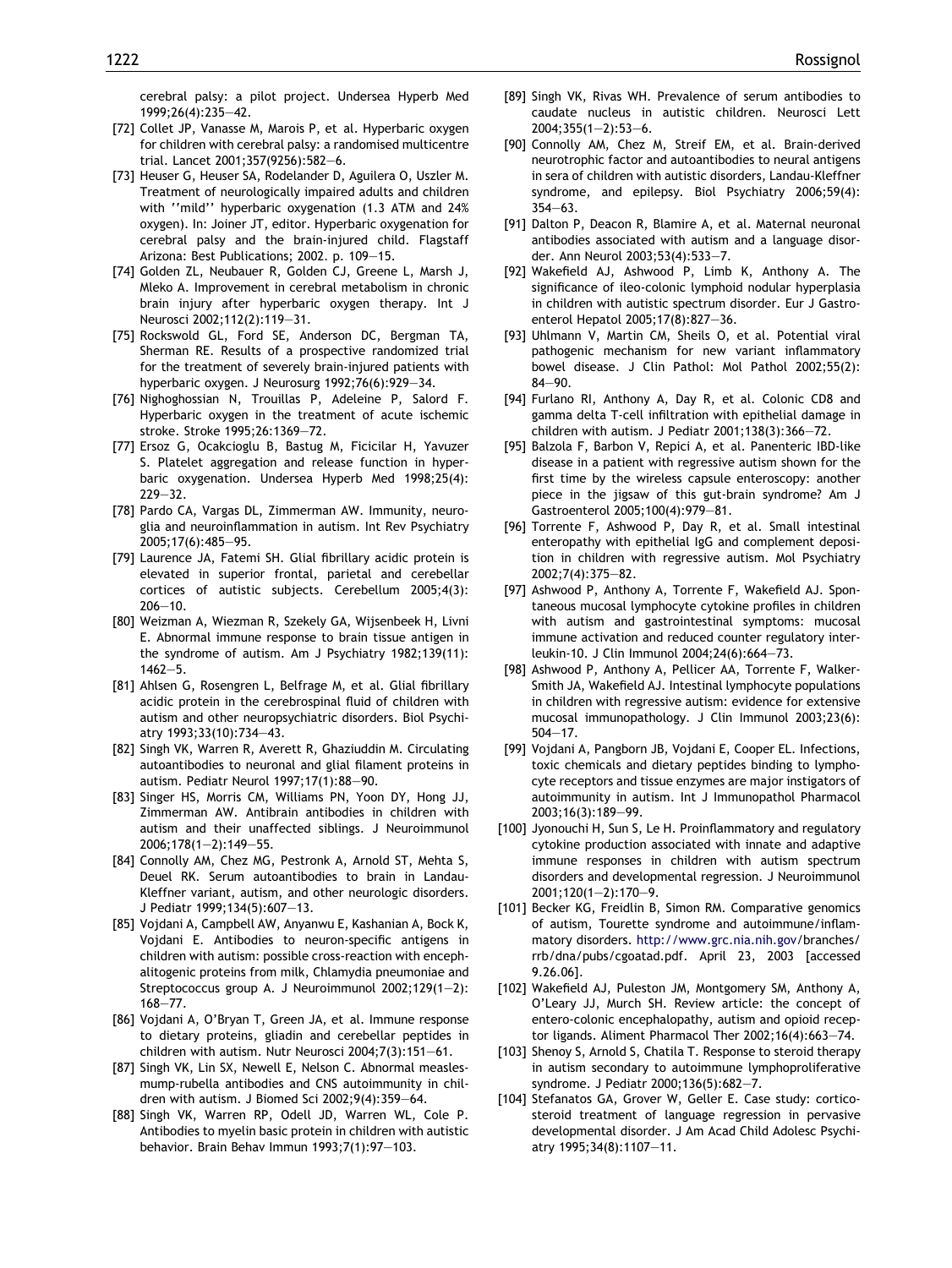- <span id="page-15-0"></span>[105] Akin ML, Gulluoglu BM, Uluutku H, et al. Hyperbaric oxygen improves healing in experimental rat colitis. Undersea Hyperb Med 2002;29(4):279–85.
- [106] Luongo C, Imperatore F, Cuzzocrea S, et al. Effects of hyperbaric oxygen exposure on a zymosan-induced shock model. Crit Care Med 1998;26(12):1972–6.
- [107] Sumen G, Cimsit M, Eroglu L. Hyperbaric oxygen treatment reduces carrageenan-induced acute inflammation in rats. Eur J Pharmacol 2001;431(2):265–8.
- [108] Weisz G, Lavy A, Adir Y, et al. Modification of in vivo and in vitro TNF-alpha, IL-1, and IL-6 secretion by circulating monocytes during hyperbaric oxygen treatment in patients with perianal Crohn's disease. J Clin Immunol 1997;17(2): 154–9.
- [109] Yang ZJ, Bosco G, Montante A, Ou XI, Camporesi EM. Hyperbaric oxygen reduces intestinal ischemia-reperfusion-induced TNF-alpha production and lung neutrophil sequestration. Eur J Appl Physiol 2001;85(1–2):96–103.
- [110] Benson RM, Minter LM, Osborne BA, Granowitz EV. Hyperbaric oxygen inhibits stimulus-induced proinflammatory cytokine synthesis by human blood-derived monocyte-macrophages. Clin Exp Immunol 2003;134(1): 57–62.
- [111] Yang Z, Nandi J, Wang J, et al. Hyperbaric oxygenation ameliorates indomethacin-induced enteropathy in rats by Modulating TNF-alpha and IL-1beta production. Dig Dis Sci 2006;51(8):1426–33.
- [112] Inamoto Y, Okuno F, Saito K, et al. Effect of hyperbaric oxygenation on macrophage function in mice. Biochem Biophys Res Commun 1991;179(2):886–91.
- [113] Buras JA, Holt D, Orlow D, Belikoff B, Pavlides S, Reenstra WR. Hyperbaric oxygen protects from sepsis mortality via an interleukin-10-dependent mechanism. Crit Care Med 2006;34(10):2624–9.
- [114] Wilson HD, Wilson JR, Fuchs PN. Hyperbaric oxygen treatment decreases inflammation and mechanical hypersensitivity in an animal model of inflammatory pain. Brain Res 2006;1098(1):126–8.
- [115] Warren J, Sacksteder MR, Thuning CA. Therapeutic effect of prolonged hyperbaric oxygen in adjuvant arthritis of the rat. Arthritis Rheum 1979;22(4):334–9.
- [116] Tokar B, Gundogan AH, Ilhan H, Bildirici K, Gultepe M, Elbuken E. The effects of hyperbaric oxygen treatment on the inflammatory changes caused by intraperitoneal meconium. Pediatr Surg Int 2003;19(9–10):673–6.
- [117] Rachmilewitz D, Karmeli F, Okon E, Rubenstein I, Better OS. Hyperbaric oxygen: a novel modality to ameliorate experimental colitis. Gut 1998;43(4):512–8.
- [118] Gulec B, Yasar M, Yildiz S, et al. Effect of hyperbaric oxygen on experimental acute distal colitis. Physiol Res 2004;53(5):493–9.
- [119] Gorgulu S, Yagci G, Kaymakcioglu N, et al. Hyperbaric oxygen enhances the efficiency of 5-aminosalicylic acid in acetic acid-induced colitis in rats. Dig Dis Sci 2006;51(3): 480–7.
- [120] Takeshima F, Makiyama K, Doi T. Hyperbaric oxygen as adjunct therapy for Crohn's intractable enteric ulcer. Am J Gastroenterol 1999;94(11):3374–5.
- [121] Colombel JF, Mathieu D, Bouault JM, et al. Hyperbaric oxygenation in severe perineal Crohn's disease. Dis Colon Rectum 1995;38(6):609–14.
- [122] Nelson Jr EW, Bright DE, Villar LF. Closure of refractory perineal Crohn's lesion: integration of hyperbaric oxygen into case management. Dig Dis Sci 1990;35(12):1561–5.
- [123] Lavy A, Weisz G, Adir Y, Ramon Y, Melamed Y, Eidelman S. Hyperbaric oxygen for perianal Crohn's disease. J Clin Gastroenterol 1994;19(3):202–5.
- [124] Brady 3rd CE, Cooley BJ, Davis JC. Healing of severe perineal and cutaneous Crohn's disease with hyperbaric oxygen. Gastroenterology 1989;97(3):756–60.
- [125] Buchman AL, Fife C, Torres C, Smith L, Aristizibal J. Hyperbaric oxygen therapy for severe ulcerative colitis. J Clin Gastroenterol 2001;33(4):337–9.
- [126] Gurbuz AK, Elbuken E, Yazgan Y, Yildiz S. A different therapeutic approach in patients with severe ulcerative colitis: hyperbaric oxygen treatment. South Med J 2003;96(6):632–3.
- [127] Shiratsuch H, Basson MD. Differential regulation of monocyte/macrophage cytokine production by pressure. Am J Surg 2005;190(5):757–62.
- [128] Granowitz EV, Skulsky EJ, Benson RM, et al. Exposure to increased pressure or hyperbaric oxygen suppresses interferon- $\gamma$  secretion in whole blood cultures of healthy humans. Undersea Hyperb Med 2002;29(3):216–25.
- [129] Yin W, Badr AE, Mychaskiw G, Zhang JH. Down regulation of COX-2 is involved in hyperbaric oxygen treatment in a rat transient focal ischemia model. Brain Res 2002;926  $(1-2):165-71.$
- [130] Anderson GD, Hauser SD, McGarity KL, Bremer ME, Isakson PC, Gregory SA. Selective inhibition of cyclooxygenase (COX)-2 reverses inflammation and expression of COX-2 and interleukin 6 in rat adjuvant arthritis. J Clin Invest 1996;97(11):2672–9.
- [131] Ashwood P, Van de Water J. A review of autism and the immune response. Clin Dev Immunol 2004;11(2):165–74.
- [132] Sweeten TL, Bowyer SL, Posey DJ, Halberstadt GM, McDougle CJ. Increased prevalence of familial autoimmunity in probands with pervasive developmental disorders. Pediatrics 2003;112(5):e420.
- [133] Valicenti-McDermott M, McVicar K, Rapin I, Wershil BK, Cohen H, Shinnar S. Frequency of gastrointestinal symptoms in children with autistic spectrum disorders and association with family history of autoimmune disease. J Dev Behav Pediatr 2006;27(Suppl. 2):S128–36.
- [134] Comi AM, Zimmerman AW, Frye VH, Law PA, Peeden JN. Familial clustering of autoimmune disorders and evaluation of medical risk factors in autism. J Child Neurol 1999;14(6):388–94.
- [135] Croonenberghs J, Wauters A, Devreese K, et al. Increased serum albumin, gamma globulin, immunoglobulin IgG, and IgG2 and IgG4 in autism. Psychol Med 2002;32(8):1457–63.
- [136] Stubbs EG. Autistic children exhibit undetectable hemagglutination-inhibition antibody titers despite previous rubella vaccination. J Autism Child Schizophr 1976;6(3): 269–74.
- [137] Evers M, Cunningham-Rundles C, Hollander E. Heat shock protein 90 antibodies in autism. Mol Psychiatry 2002;7(Suppl. 2):S26–8.
- [138] Queitsch C, Sangster TA, Lindquist S. Hsp90 as a capacitor of phenotypic variation. Nature 2002;417(6889):618–24.
- [139] Gupta S, Aggarwal S, Heads C. Dysregulated immune system in children with autism: beneficial effects of intravenous immune globulin on autistic characteristics. J Autism Dev Disord 1996;26(4):439–52.
- [140] Gupta S. Immunological treatments for autism. J Autism Dev Disorder 2000;30(5):475–9.
- [141] Plioplys AV. Intravenous immunoglobulin treatment of children with autism. J Child Neurol 1998;13(2):79–82.
- [142] Denney DR, Frei BW, Gaffney GR. Lymphocyte subsets and interleukin-2 receptors in autistic children. J Autism Dev Disord 1996;26(1):87–97.
- [143] Warren RP, Margaretten NC, Pace NC, Foster A. Immune abnormalities in patients with autism. J Autism Dev Disord 1986;16(2):189–97.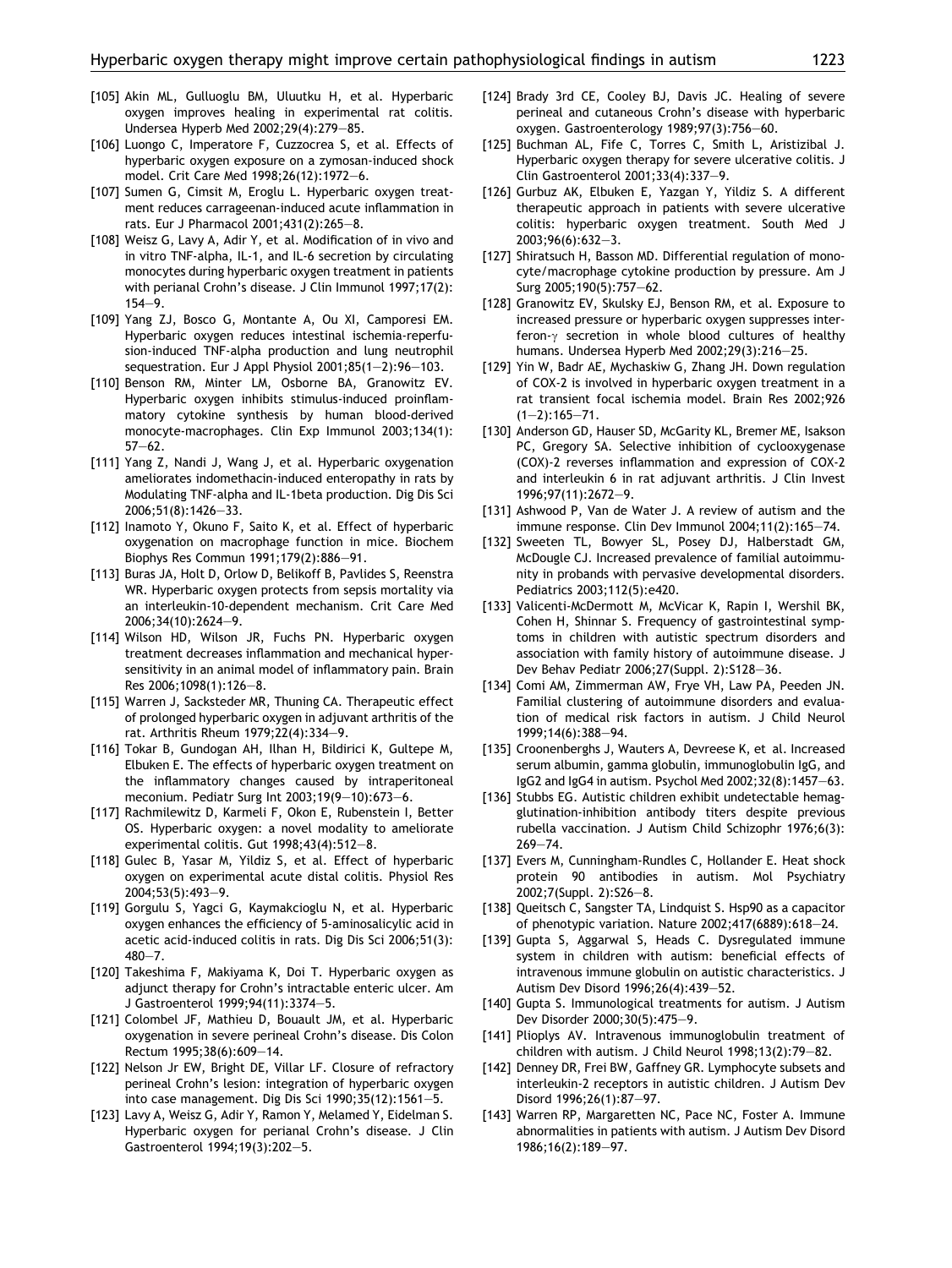- <span id="page-16-0"></span>[144] Scifo R, Cioni M, Nicolosi A. Opioid-immune interactions in autism: behavioural and immunological assessment during a double-blind treatment with naltrexone. Ann Ist Super Sanita 1996;32(3):351–9.
- [145] Moore KW, de Waal Malefyt R, Coffman RL, O'Garra A. Interleukin-10 and the interleukin-10 receptor. Annu Rev Immunol 2001;19:683–765.
- [146] Ngoc PL, Gold DR, Tzianabos AO, Weiss ST, Celedon JC. Cytokines, allergy, and asthma. Curr Opin Allergy Clin Immunol 2005;5(2):161–6.
- [147] Croen LA, Grether JK, Yoshida CK, Odouli R, Van de Water J. Maternal autoimmune diseases, asthma and allergies, and childhood autism spectrum disorders: a case–control study. Arch Pediatr Adolesc Med 2005;159(2):151–7.
- [148] Lucarelli S, Frediani T, Zingoni AM, et al. Food allergy and infantile autism. Panminerva Med 1995;37(3):137–41.
- [149] Singh VK. Plasma increase of interleukin-12 and interferon-gamma: Pathological significance in autism. J Neuroimmunol 1996;66(1–2):143–5.
- [150] Stubbs G. Interferonemia and autism. J Autism Dev Disord 1995;25(1):71–3.
- [151] Croonenberghs J, Bosmans E, Deboutte D, Kenis G, Maes M. Activation of the inflammatory response system in autism. Neuropsychobiology 2002;45(1):1–6.
- [152] Messahel S, Pheasant AE, Pall H, Ahmed-Choudhury J, Sungum-Paliwal RS, Vostanis P. Urinary levels of neopterin and biopterin in autism. Neurosci Lett 1998;241(1):17–20.
- [153] Gupta S, Aggarwal S, Rashanravan B, Lee T. Th1- and Th2 like cytokines in CD4+ and CD8+ T cells in autism. J Neuroimmunol 1998;85(1):106–9.
- [154] Molloy CA, Morrow AL, Meinzen-Derr J, et al. Elevated cytokine levels in children with autism spectrum disorder. J Neuroimmunol 2006;172(1–2):198–205.
- [155] Stubbs EG, Crawford ML. Depressed lymphocytes responsiveness in autistic children. J Autism Child Schizophr 1977;7(1):49–55.
- [156] Warren RP, Foster A, Margaretten NC. Reduced natural killer cell activity in autism. J Am Acad Child Adolesc Psych 1987;26(3):333–5.
- [157] Xu X, Yi H, Kato M, et al. Differential sensitivities to hyperbaric oxygen of lymphocyte subpopulations of normal and autoimmune mice. Immunol Lett 1997;59(2): 79–84.
- [158] Wallace DJ, Silverman S, Goldstein J, Hughes D. Use of hyperbaric oxygen in rheumatic diseases: case report and critical analysis. Lupus 1995;4(3):172–5.
- [159] Lukich VL, Poliakova LV, Sotnikova TI, Belokrinitskii DV. Hyperbaric oxygenation in the comprehensive therapy of patients with rheumatoid arthritis. FIZIOL ZH 1991;37(5): 55–60.
- [160] Warren J, Sacksteder MR, Thuning CA. Oxygen immunosuppression: modification of experimental allergic encephalomyelitis in rodents. J Immunol 1978;121(1): 315–20.
- [161] Erdmann D, Roth AC, Hussmann J, et al. Skin allograft rejection and hyperbaric oxygen treatment in immunehistoincompatible mice. Undersea Hyperb Med 1995;22(4):395–9.
- [162] Saito K, Tanaka Y, Ota T, Eto S, Yamashita U. Suppressive effect of hyperbaric oxygenation on immune responses of normal and autoimmune mice. Clin Exp Immunol 1991;86(2):322–7.
- [163] Chen SY, Chen YC, Wang JK, et al. Early hyperbaric oxygen therapy attenuates disease severity in lupus-prone autoimmune (NZB X NZW) F1 mice. Clin Immunol 2003;108(2):103–10.
- [164] Olszanski R, Pachut M, Sicko Z, Sztaba-Kania M, Wilkowska A. Efficacy of hyperbaric oxygenation in atopic dermatitis. Bull Inst Marit Trop Med Gdynia 1992;43(1–4):79–82.
- [165] Nyland H, Naess A, Eidsvik S, Glette J, Matre R, Hordnes C. Effect of hyperbaric oxygen treatment on immunological parameters in multiple sclerosis. Acta Neurol Scand 1989;79(4):306–10.
- [166] Lee AK, Hester RB, Coggin JH, Gottlieb SF. Increased oxygen tensions modulate the cellular composition of the adaptive immune system in BALB/c mice. Cancer Biother 1993;8(3):241–52.
- [167] Lee AK, Hester RB, Coggin JH, Gottlieb SF. Increased oxygen tensions influence subset composition of the cellular immune system in aged mice. Cancer Biother 1994;9(1):39–54.
- [168] Thom SR, Bhopale V, Fisher D, Manevich Y, Huang PL, Buerk DG. Stimulation of nitric oxide synthase in cerebral cortex due to elevated partial pressures of oxygen: an oxidative stress response. J Neurobiol 2002;51(2):85–100.
- [169] van den Blink B, van der Kleij AJ, Versteeg HH, Peppelenbosch MP. Immunomodulatory effect of oxygen and pressure. Comp Biochem Physiol A Mol Integr Physiol 2002;132(1):193–7.
- [170] James SJ, Cutler P, Melnyk S, et al. Metabolic biomarkers of increased oxidative stress and impaired methylation capacity in children with autism. Am J Clin Nutr 2004;80(6):1611–7.
- [171] James SJ, Melnyk S, Jernigan S, et al. Metabolic endophenotype and related genotypes are associated with oxidative stress in children with autism. Am J Med Genet Part B, in press. [doi:10.1002/ajmg.b.30366](http://dx.doi.org/10.1002/ajmg.b.30366).
- [172] Sogut S, Zoroglu SS, Ozyurt H, et al. Changes in nitric oxide levels and antioxidant enzyme activities may have a role in the pathophysiological mechanisms involved in autism. Clin Chim Acta 2003;331(1–2):111–7.
- [173] McGinnis WR. Oxidative stress in autism. Altern Ther Health Med 2004;10(6):22–36.
- [174] Zoroglu SS, Armutcu F, Ozen S, et al. Increased oxidative stress and altered activities of erythrocyte free radical scavenging enzymes in autism. Eur Arch Psychiatry Clin Neurosci 2004;254(3):143–7.
- [175] Chauhan A, Chauhan V, Brown WT, Cohen I. Oxidative stress in autism: increased lipid peroxidation and reduced serum levels of ceruloplasmin and transferrin  $-$  the antioxidant proteins. Life Sci 2004;75(21):2539–49.
- [176] Yorbik O, Sayal A, Akay C, Akbiyik DI, Sohmen T. Investigation of antioxidant enzymes in children with autistic disorder. Prostaglandins Leukot Essent Fatty Acids 2002;67(5):341–3.
- [177] D'Amelio M, Ricci I, Sacco R, et al. Paraoxonase gene variants are associated with autism in North America, but not in Italy: possible regional specificity in gene-environment interactions. Mol Psychiatry 2005;10(11):1006–16.
- [178] Purcell AE, Jeon OH, Zimmerman AW, Blue ME, Pevsner J. Postmortem brain abnormalities of the glutamate neurotransmitter system in autism. Neurology 2001;57(9): 1618–28.
- [179] Yorbik O, Akay C, Sayal A, Cansever A, Sohmen T, Cavdar AO. Zinc status in autistic children. J Trace Elem Exp Med 2004;17(2):101–7.
- [180] Adams JB, Holloway C. Pilot study of a moderate dose multivitamin/mineral supplement for children with autistic spectrum disorder. J Altern Complement Med 2004;10(6):1033–9.
- [181] Dolske MC, Spollen J, McKay S, Lancashire E, Tolbert L. A preliminary trial of ascorbic acid as supplemental therapy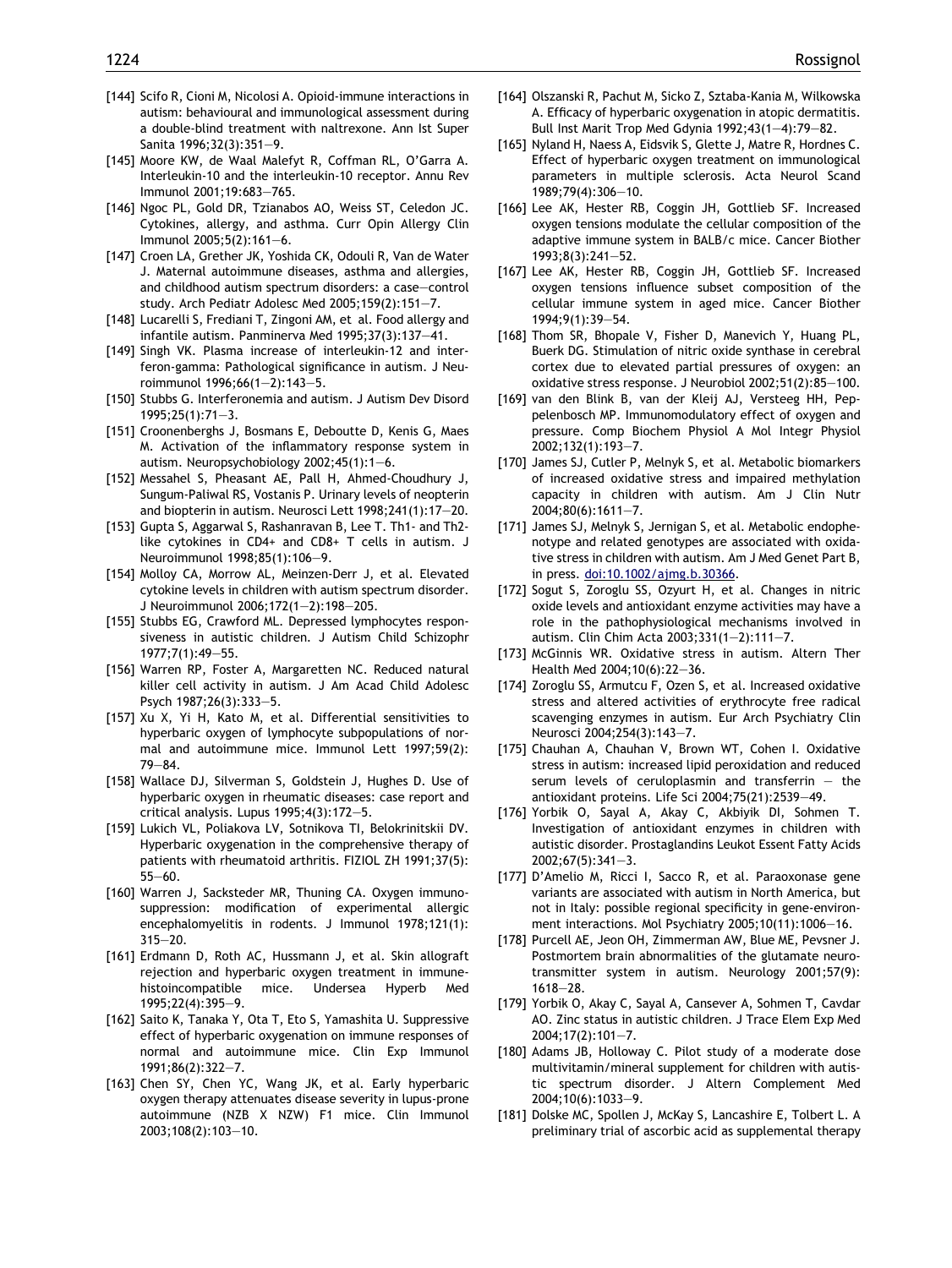for autism. Prog Neuropsychopharmacol Biol Psychiatry 1993;17(5):765–74.

- <span id="page-17-0"></span>[182] Alleva R, Nasole E, Di Donato F, Borghi B, Neuzil J, Tomasetti M. alpha-Lipoic acid supplementation inhibits oxidative damage, accelerating chronic wound healing in patients undergoing hyperbaric oxygen therapy. Biochem Biophys Res Commun 2005;333(2):404–10.
- [183] Wada K, Miyazawa T, Nomura N, Tsuzuki N, Nawashiro H, Shima K. Preferential conditions for and possible mechanisms of induction of ischemic tolerance by repeated hyperbaric oxygenation in gerbil hippocampus. Neurosurgery 2001;49(1):160–7.
- [184] Yatsuzuka H. Effects of hyperbaric oxygen therapy on ischemic brain injury in dogs. Masui 1991;40(2):208–23.
- [185] Ozden TA, Uzun H, Bohloli M, et al. The effects of hyperbaric oxygen treatment on oxidative and antioxidants levels during liver regeneration in rats. Tohoku J Exp Med 2004;203(4):253–65.
- [186] Yasar M, Yildiz S, Mas R, et al. The effect of hyperbaric oxygen treatment on oxidative stress in experimental acute necrotizing pancreatitis. Physiol Res 2003;52(1):  $111 - 6$ .
- [187] Kudchodkar BJ, Wilson J, Lacko A, Dory L. Hyperbaric oxygen reduces the progression and accelerates the regression of atherosclerosis in rabbits. Arterioscler Thromb Vasc Biol 2000;20(6):1637–43.
- [188] Gregorevic P, Lynch GS, Williams DA. Hyperbaric oxygen modulates antioxidant enzyme activity in rat skeletal muscles. Eur J Appl Physiol 2001;86(1):24–7.
- [189] Nie H, Xiong L, Lao N, Chen S, Xu N, Zhu Z. Hyperbaric oxygen preconditioning induces tolerance against spinal cord ischemia by upregulation of antioxidant enzymes in rabbits. J Cereb Blood Flow Metab 2006;26(5):666–74.
- [190] Sharifi M, Fares W, Abdel-Karim I, et al. Usefulness of hyperbaric oxygen therapy to inhibit restenosis after percutaneous coronary intervention for acute myocardial infarction or unstable angina pectoris. Am J Cardiol 2004;93(12):1533–5.
- [191] Speit G, Dennog C, Eichhorn U, Rothfuss A, Kaina B. Induction of heme oxygenase-1 and adaptive protection against the induction of DNA damage after hyperbaric oxygen treatment. Carcinogenesis 2000;21(10):1795–9.
- [192] Rothfuss A, Radermacher P, Speit G. Involvement of heme-oxygenase-1 (HO-1) in the adaptive protection of human lymphocytes after hyperbaric oxygen (HBO) treatment. Carcinogenesis 2001;22(12):1979–85.
- [193] Rothfuss A, Speit G. Investigations on the mechanism of hyperbaric oxygen (HBO)-induced adaptive protection against oxidative stress. Mutat Res 2002;508(1–2): 157–65.
- [194] Dennog C, Radermacher P, Barnett YA, Speit G. Antioxidant status in humans after exposure to hyperbaric oxygen. Mutat Res 1999;428(1–2):83–9.
- [195] Shyu WC, Lin SZ, Saeki K, et al. Hyperbaric oxygen enhances the expression of prion protein and heat shock protein 70 in a mouse neuroblastoma cell line. Cell Mol Neurobiol 2004;24(2):257–68.
- [196] Ostrowski RP, Tang J, Zhang JH. Hyperbaric oxygen suppresses NADPH oxidase in a rat subarachnoid hemorrhage model. Stroke 2006;37(5):1314–8.
- [197] Moak SA, Greenwald RA. Enhancement of rat serum ceruloplasmin levels by exposure to hyperoxia. Proc Soc Exp Biol Med 1984;177(1):97–103.
- [198] Pasca SP, Nemes B, Vlase L, et al. High levels of homocysteine and low serum paraoxonase 1 arylesterase activity in children with autism. Life Sci 2006;78(19): 2244–8.
- [199] Lombard J. Autism: a mitochondrial disorder? Med Hypotheses 1998;50(6):497–500.
- [200] Filipek PA, Juranek J, Smith M, et al. Mitochondrial dysfunction in autistic patients with 15q inverted duplication. Ann Neurol 2003;53(6):801–4.
- [201] Poling JS, Frye RE, Shoffner J, Zimmerman AW. Developmental regression and mitochondrial dysfunction in a child with autism. J Child Neurol 2006;21(2):170–2.
- [202] Clark-Taylor T, Clark-Taylor BE. Is autism a disorder of fatty acid metabolism? Possible dysfunction of mitochondrial b-oxidation by long chain acyl-CoA dehydrogenase. Med Hypotheses 2004;62(6):970–5.
- [203] Fillano JJ, Goldenthal MJ, Rhodes CH, Marin-Garcia J. Mitochondrial dysfunction in patients with hypotonia, epilepsy, autism, and developmental delay: HEADD syndrome. J Child Neurol 2002;17(6):435–9.
- [204] Filipek PA, Juranek J, Nguyen MT, Cummings C, Gargus JJ. Relative carnitine deficiency in autism. J Autism Dev Disord 2004;34(6):615–23.
- [205] Graf WD, Marin-Garcia J, Gao HG, et al. Autism associated with the mitochondrial DNA G8363A transfer RNA(Lys) mutation. J Child Neurol 2000;15(6):357–61.
- [206] Ramoz N, Reichert JG, Smith CJ, et al. Linkage and association of the mitochondrial aspartate/glutamate carrier SLC25A12 gene with autism. Am J Psychiatry 2004;161(4):662–9.
- [207] Segurado R, Conroy J, Meally E, Fitzgerald M, Gill M, Gallagher L. Confirmation of association between autism and the mitochondrial aspartate/glutamate carrier SLC25A12 gene on chromosome 2q31. Am J Psychiatry 2005;162(11):2182–4.
- [208] Pons R, Andreu AL, Checcarelli N, et al. Mitochondrial DNA abnormalities and autistic spectrum disorders. J Pediatr 2004;144(1):81–5.
- [209] Lerman-Sagie T, Leshinsky-Silver E, Watemberg N, Lev D. Should autistic children be evaluated for mitochondrial disorders? J Child Neurol 2004;19(5):379–81.
- [210] Oliveira G, Diogo L, Grazina M, et al. Mitochondrial dysfunction in autism spectrum disorders: a population-based study. Dev Med Child Neurol 2005;47(3): 185–99.
- [211] Kriaucionis S, Paterson A, Curtis J, Guy J, MacLeod N, Bird A. Gene expression analysis exposes mitochondrial abnormalities in a mouse model of Rett Syndrome. Mol Cell Biol 2006;26(13):5033–42.
- [212] Magalhães J, Ascensão A, Soares JMC, et al. Acute and severe hypobaric hypoxia increases oxidative stress and impairs mitochondrial function in mouse skeletal muscle. J Appl Physiol 2005;99:1247–53.
- [213] Lane N. Oxygen: the molecule that made the world. Oxford University Press; 2002. p. 166–7.
- [214] Daugherty WP, Levasseur JE, Sun D, Rockswold GL, Bullock MR. Effects of hyperbaric oxygen therapy on cerebral oxygenation and mitochondrial function following moderate lateral fluid-percussion injury in rats. J Neurosurg 2004;101(3):499–504.
- [215] Dave KR, Prado R, Busto R, et al. Hyperbaric oxygen therapy protects against mitochondrial dysfunction and delays onset of motor neuron disease in Wobbler mice. Neuroscience 2003;120(1):113–20.
- [216] Boveris A, Chance B. The mitochondrial generation of hydrogen peroxide: general properties and effect of hyperbaric oxygen. Biochem J 1973;134(3):707–16.
- [217] Gosalvez M, Castillo Olivares J, De Miguel E, Blanco M, Figuera D. Mitochondrial respiration and oxidative phosphorylation during hypothermic hyperbaric hepatic preservation. J Surg Res 1973;15(5):313–8.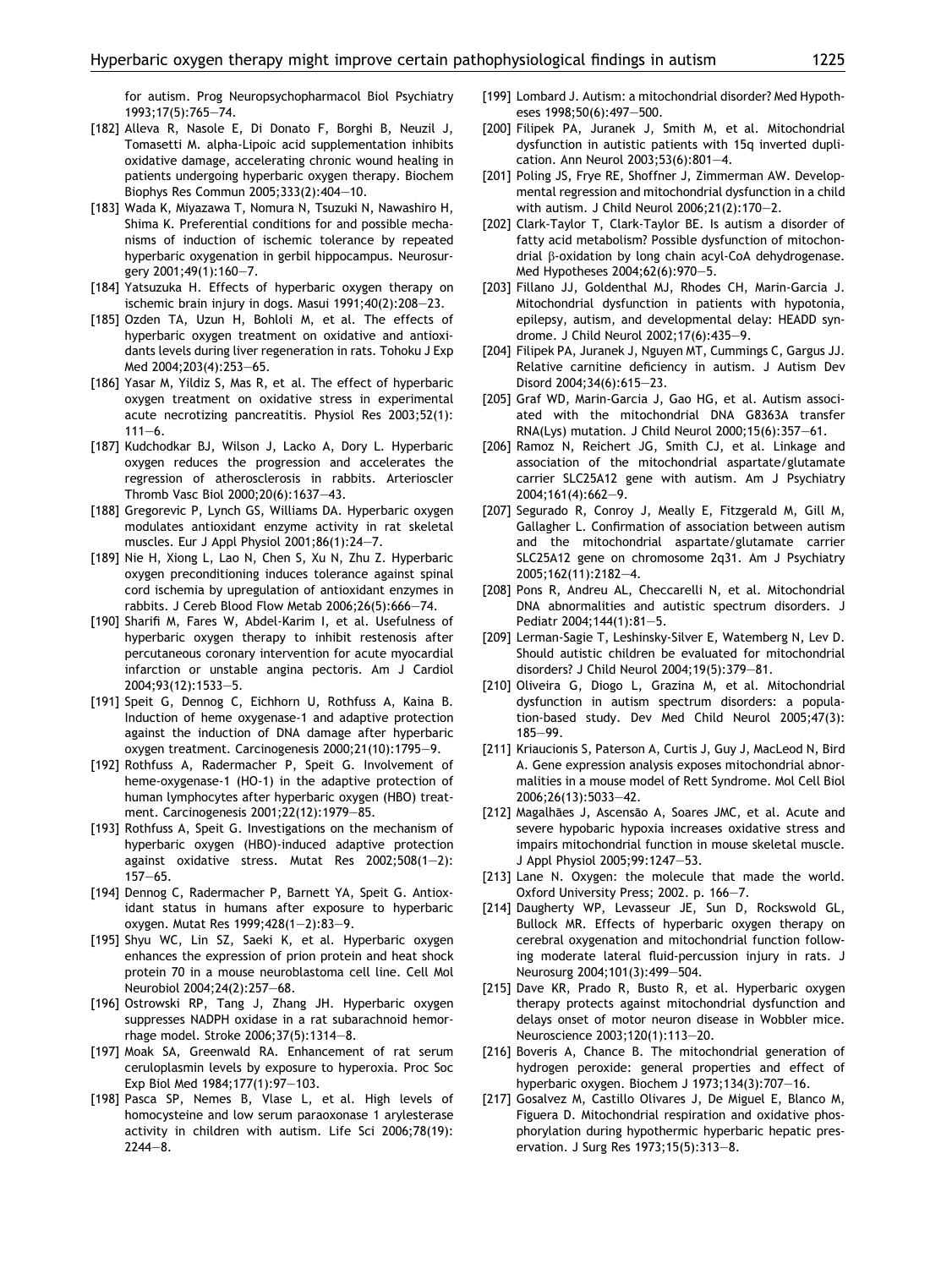- <span id="page-18-0"></span>[218] Bar-Sagie D, Mayevsky A, Bartoov B. Effects of hyperbaric oxygenation on spermatozoan motility driven by mitochondrial respiration. J Appl Physiol 1981;50(3):531–7.
- [219] Gutsaeva DR, Suliman HB, Carraway MS, Demchenko IT, Piantadosi CA. Oxygen-induced mitochondrial biogenesis in the rat hippocampus. Neuroscience 2006;137(2): 493–504.
- [220] Chugani DC, Muzik O, Behen M, et al. Developmental changes in brain serotonin synthesis capacity in autistic and nonautistic children. Ann Neurol 1999;45(3):287–95.
- [221] Connors SL, Matteson KJ, Sega GA, Lozzio CB, Carroll RC, Zimmerman AW. Plasma serotonin in autism. Pediatr Neurol 2006;35:182–6.
- [222] Croonenberghs J, Delmeire L, Verkerk R, et al. Peripheral markers of serotonergic and noradrenergic function in post-pubertal, caucasian males with autistic disorder. Neuropsychopharmacology 2000;22(3):275–83.
- [223] McDougle CJ, Naylor ST, Cohen DJ, Aghajanian GK, Heninger GR, Price LH. Effects of tryptophan depletion in drug-free adults with autistic disorder. Arch Gen Psychiatry 1996;53(11):993–1000.
- [224] Todd RD, Ciaranello RD. Demonstration of inter- and intraspecies differences in serotonin binding sites by antibodies from an autistic child. Proc Natl Acad Sci, USA 1985;82(2):612–6.
- [225] Singh VK, Singh EA, Warren RP. Hyperserotoninemia and serotonin receptor antibodies in children with autism but not mental retardation. Biol Psychiatry 1997;41(6):753–5.
- [226] McDougle CJ, Naylor ST, Cohen DJ, Volkmar FR, Heninger GR, Price LH. A double-blind, placebo-controlled study of fluvoxamine in adults with autistic disorder. Arch Gen Psychiatry 1996;53(11):1001–8.
- [227] Hollander E, Phillips A, Chaplin W, et al. A placebo controlled crossover trial of liquid fluoxetine on repetitive behaviors in childhood and adolescent autism. Neuropsychopharmacology 2005;30(3):582–9.
- [228] Owley T, Walton L, Salt J, et al. An open-label trial of escitalopram in pervasive developmental disorders. J Am Acad Child Adolesc Psychiatry 2005;44(4):343–8.
- [229] Gillberg C, Svennerholm L. CSF monoamines in autistic syndromes and other pervasive developmental disorders of early childhood. Br J Psychiatry 1987;151:89–94.
- [230] Young JG, Kavanagh ME, Anderson GM, Shaywitz BA, Cohen DJ. Clinical neurochemistry of autism and associated disorders. J Autism Dev Disord 1982;12(2):147–65.
- [231] Ernst M, Magee HJ, Gonzalez NM, Locascio JJ, Rosenberg CR, Campbell M. Pimozide in autistic children. Psychopharmacol Bull 1992;28(2):187–91.
- [232] Simon-Soret C, Borenstein P. A trial of bromocriptine in the treatment of infantile autism. Presse Med 1987;16(26):1286 [in French].
- [233] Fisher AB, Block ER, Pietra G. Environmental influences on uptake of serotonin and other amines. Environ Health Perspect 1980;35:191–8.
- [234] Block ER, Stalcup SA. Depression of serotonin uptake by cultured endothelial cells exposed to high O2 tension. J Appl Physiol 1981;50(6):1212–9.
- [235] Sumen-Secgin G, Cimsit M, Ozek M, Eroglu L. Antidepressant-like effect of hyperbaric oxygen treatment in forcedswimming test in rats. Methods Find Exp Clin Pharmacol 2005;27(7):471–4.
- [236] Di Sabato F, Rocco M, Martelletti M, Giacovazzo M. Hyperbaric oxygen in chronic cluster headaches: influence on serotonergic pathways. Undersea Hyperb Med 1997;24(2):117–22.
- [237] Yang Z, Camporesi C, Yang X, et al. Hyperbaric oxygenation mitigates focal cerebral injury and reduces striatal

dopamine release in a rat model of transient middle cerebral artery occlusion. Eur J Appl Physiol 2002;87(2):  $101 - 7$ 

- [238] Adachi YU, Watanabe K, Higuchi H, Satoh T, Vizi ES. Oxygen inhalation enhances striatal dopamine metabolism and monoamineoxidase enzyme inhibition prevents it: a microdialysis study. Eur J Pharmacol 2001;422(1-3):61–8.
- [239] Worth J. Paraoxonase polymorphisms and organophosphates. Lancet 2002;360(9335):802–3.
- [240] Finegold SM, Molitoris D, Song Y, et al. Gastrointestinal microflora studies in late-onset autism. Clin Infect Dis 2002;35(Suppl. 1):S6–S16.
- [241] Song Y, Liu C, Finegold SM. Real-time PCR quantitation of Clostridia in feces of autistic children. Appl Environ Microbiol 2004;70(11):6459–65.
- [242] Parracho HM, Bingham MO, Gibson GR, McCartney AL. Differences between the gut microflora of children with autistic spectrum disorders and that of healthy children. J Med Microbiol 2005;54(Pt 10):987–91.
- [243] Bolte ER. Autism and Clostridium tetani. Med Hypotheses 1998;51(2):133–44.
- [244] Sandler RH, Finegold SM, Bolte ER, et al. Short-term benefit from oral vancomycin treatment of regressiveonset autism. J Child Neurol 2000;15(7):429–35.
- [245] Cave S. Autism in children. Int J Pharmaceut Compd 2001;5(1):18–9.
- [246] Knighton DR, Halliday B, Hunt TK. Oxygen as an antibiotic. The effect of inspired oxygen on infection. Arch Surg 1984;119(2):199–204.
- [247] Akin ML, Erenoglu C, Dal A, Erdemoglu A, Elbuken E, Batkin A. Hyperbaric oxygen prevents bacterial translocation in rats with obstructive jaundice. Dig Dis Sci 2001;46(8):1657–62.
- [248] Gottlieb SF. Effect of hyperbaric oxygen on microorganisms. Annu Rev Microbiol 1971;25:111–52.
- [249] Bornside GH, Pakman LM, Ordonez Jr AA. Inhibition of pathogenic enteric bacteria by hyperbaric oxygen: enhanced antibacterial activity in the absence of carbon dioxide. Antimicrob Agents Chemother 1975;7(5):682–7.
- [250] Clark JM, Pakman LM. Inhibition of pseudomonas aeruginosa by hyperbaric oxygen: II. Ultrastructural changes. Infect Immun 1971;4(4):488–91.
- [251] Bornside GH. Enhancement of antibiotic activity against staphylococcus aureus by exposure to hyperbaric oxygen. Appl Microbiol 1967;15(5):1020–4.
- [252] Unsworth IP, Sharp PA. Gas Gangrene. An 11-year review of 73 cases managed with hyperbaric oxygen. Med J Aust 1984;140(5):256–60.
- [253] Babior BM. Oxygen-dependent microbial killing by phagocytes: Part I. N Engl J Med 1978;298(12):659–68.
- [254] Mader JT, Brown GL, Guckian JC, Wells CH, Reinarz JA. A mechanism for the amelioration by hyperbaric oxygen of experimental staphylococcal osteomyelitis in rabbits. J Infect Dis 1980;142(6):915–22.
- [255] Arao T, Hara Y, Suzuki Y, Tamura K. Effects of highpressure gas on yeast growth. Biosci Biotechnol Biochem 2005;69(7):1365–71.
- [256] Baugh MA. HIV: reactive oxygen species, enveloped viruses and hyperbaric oxygen. Med Hypotheses 2000;55(3): 232–8.
- [257] Reillo MR, Altieri RJ. HIV antiviral effects of hyperbaric oxygen therapy. J Assoc Nurses AIDS Care 1996;7(1):43–5.
- [258] Libet B, Siegel BV. Response of a virus-induced leukemia in mice to high oxygen tension. Cancer Res 1962;22(6): 737–42.
- [259] Arrais-Silva WW, Collhone MC, Ayres DC, de Souza Souto PC, Giorgio S. Effects of hyperbaric oxygen on Leishmania